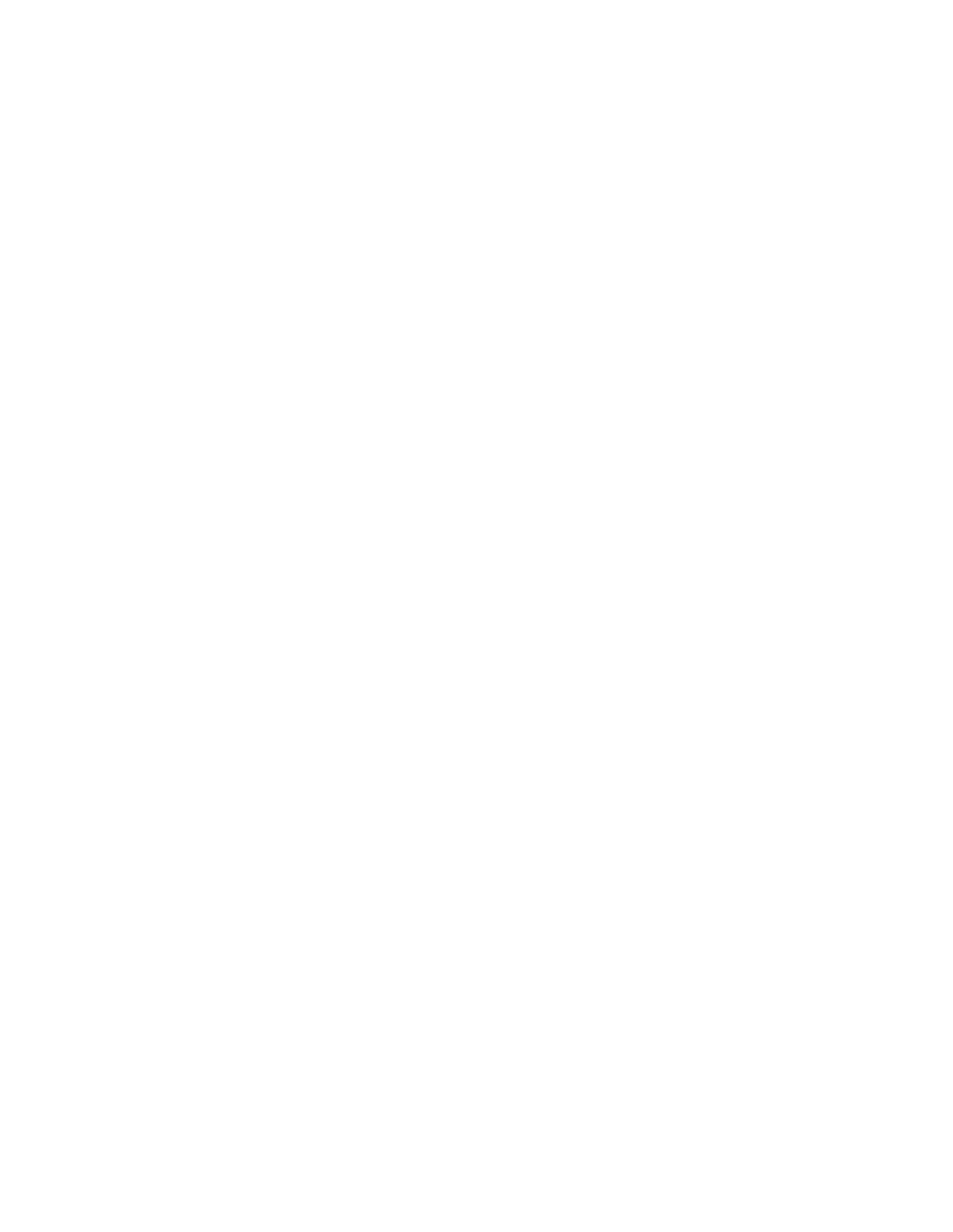## **T.Y.B.Sc. Botany Syllabus Credit Based Semester and Grading System To be implemented from the Academic year 2013-2014**

| <b>Course Code</b> | <b>UNIT</b>  | <b>TOPICS</b>                                                      | <b>Credit</b><br>s | $L /$ Week   |
|--------------------|--------------|--------------------------------------------------------------------|--------------------|--------------|
|                    |              | <b>PLANT DIVERSITY III</b>                                         |                    |              |
|                    | $\mathbf I$  | <b>Microbiology</b>                                                |                    | $\mathbf{1}$ |
| <b>USBO501</b>     | $\mathbf{I}$ | <b>Applied Microbiology</b>                                        | 2.5                | $\mathbf{1}$ |
|                    | III          | Fungi                                                              |                    | $\mathbf{1}$ |
|                    | IV           | <b>Plant Pathology</b>                                             |                    | $\mathbf{1}$ |
|                    |              | <b>PLANT DIVERSITY IV</b>                                          |                    |              |
|                    | $\mathbf I$  | <b>Gymnosperms</b>                                                 |                    | $\mathbf{1}$ |
| <b>USBO502</b>     | $\mathbf{I}$ | Angiosperms                                                        |                    | 1            |
|                    | Ш            | <b>Embryology</b>                                                  | 2.5                | $\mathbf{1}$ |
|                    | IV           | <b>Anatomy</b>                                                     |                    | $\mathbf{1}$ |
|                    |              | <b>FORM AND FUNCTION III</b>                                       |                    |              |
|                    | I            | <b>Physiology</b>                                                  |                    | $\mathbf{1}$ |
| <b>USBO503</b>     | $\mathbf{I}$ | <b>Cytogenetics</b>                                                | 2.5                | $\mathbf{1}$ |
|                    | III          | <b>Environmental Biology</b>                                       |                    | $\mathbf{1}$ |
|                    | IV           | <b>Plant Geography</b>                                             |                    | $\mathbf{1}$ |
|                    |              | <b>CURRENT TRENDS IN PLANT</b><br><b>SCIENCESII</b>                |                    |              |
|                    | I            | <b>Food as medicine and Nutrition</b><br>and the Mushroom Industry |                    | $\mathbf{1}$ |
| <b>USBO504</b>     | $\mathbf{I}$ | Micropropagation                                                   |                    | $\mathbf{1}$ |
|                    | III          | Pharmacognosy&Medicinal<br><b>Botany</b>                           | 2.5                | $\mathbf{1}$ |
|                    | IV           | <b>Biotechnology</b>                                               |                    | $\mathbf{1}$ |
| <b>USBOP5</b>      |              | Practicals based on all the four courses<br>in theory              | 6                  | 16           |

## **SEMESTER V**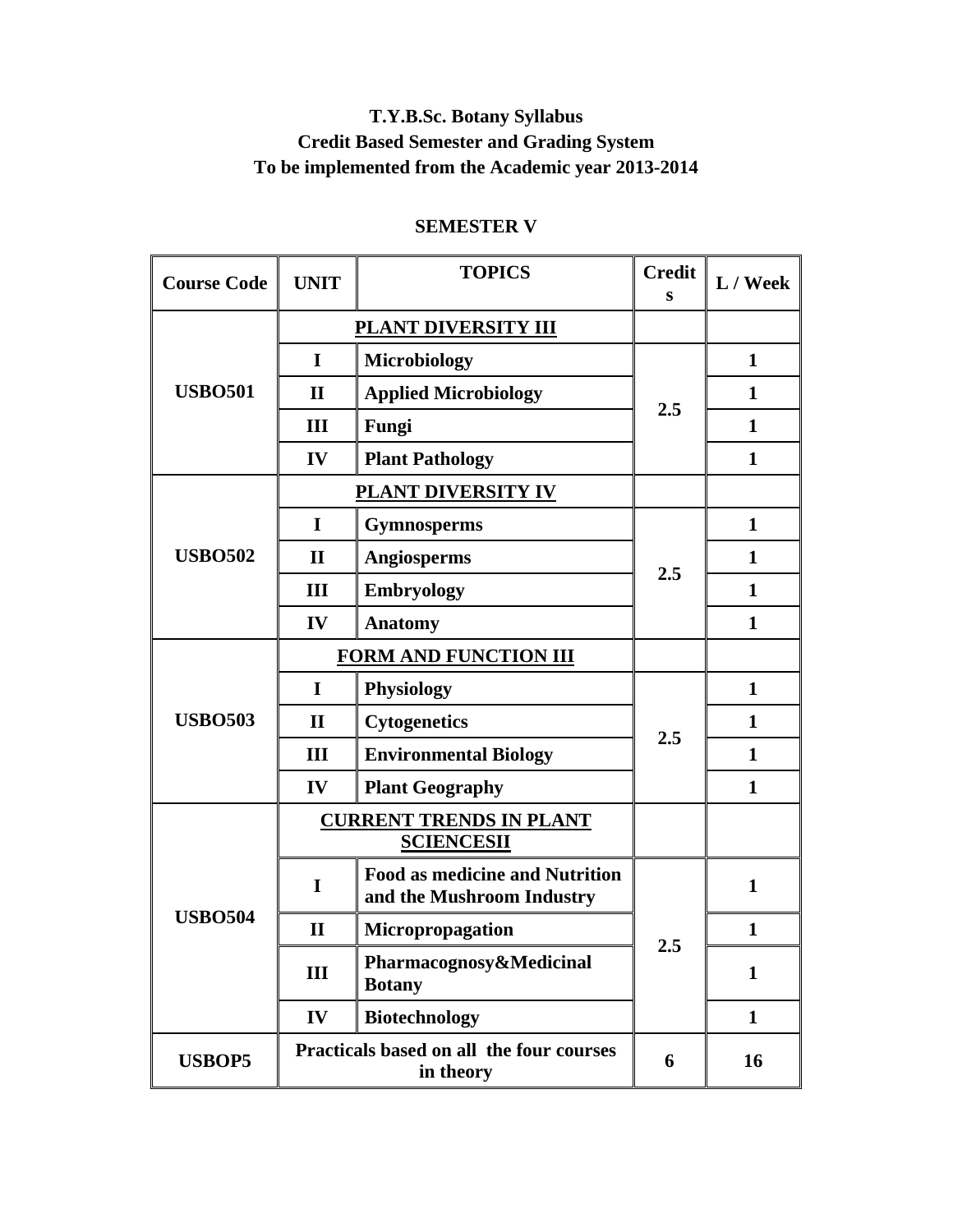| <b>Course Code</b> | <b>UNIT</b>  | <b>TOPICS</b>                                                | <b>Credits</b> | L / Week     |
|--------------------|--------------|--------------------------------------------------------------|----------------|--------------|
|                    |              | PLANT DIVERSITY III                                          |                |              |
|                    | $\mathbf I$  | <b>Algae Life Cycle</b>                                      |                | $\mathbf{1}$ |
| <b>USBO601</b>     | $\mathbf{I}$ | <b>Algae Applications</b>                                    |                | 1            |
|                    | III          | <b>Bryophyta</b>                                             | 2.5            | $\mathbf{1}$ |
|                    | IV           | Pteridophyta                                                 |                | $\mathbf{1}$ |
|                    |              | PLANT DIVERSITY IV                                           |                |              |
|                    | $\mathbf I$  | Paleobotany                                                  |                | $\mathbf{1}$ |
| <b>USBO602</b>     | $\mathbf{I}$ | <b>Angiosperms</b>                                           |                | 1            |
|                    | Ш            | <b>Palynology</b>                                            | 2.5            | $\mathbf{1}$ |
|                    | IV           | <b>Ecological Anatomy and Root</b><br><b>Stem Transition</b> |                | 1            |
|                    |              | <b>FORM AND FUNCTION III</b>                                 |                |              |
|                    | I            | <b>Physiology</b>                                            |                | $\mathbf{1}$ |
| <b>USBO603</b>     | $\mathbf{I}$ | <b>Cytogenetics and Biostatistics</b>                        | 2.5            | $\mathbf{1}$ |
|                    | III          | <b>Environmental Botany</b>                                  |                | $\mathbf{1}$ |
|                    | IV           | <b>Forestry and Forest Products</b>                          |                | $\mathbf{1}$ |
|                    |              | <b>CURRENT TRENDS IN PLANT</b><br><b>SCIENCES II</b>         |                |              |
| <b>USBO604</b>     | I            | <b>Ethnobotany and Aesthetic</b><br><b>Botany</b>            |                | $\mathbf{1}$ |
|                    | $\mathbf{I}$ | <b>Post Harvest Techniques</b>                               | 2.5            | 1            |
|                    | III          | <b>Cosmetology</b>                                           |                | 1            |
|                    | IV           | <b>Bioinformatics</b>                                        |                | 1            |
| <b>USBOP6</b>      |              | Practicals based on all the four courses<br>in theory        | 6              | 16           |

#### **SEMESTER VI**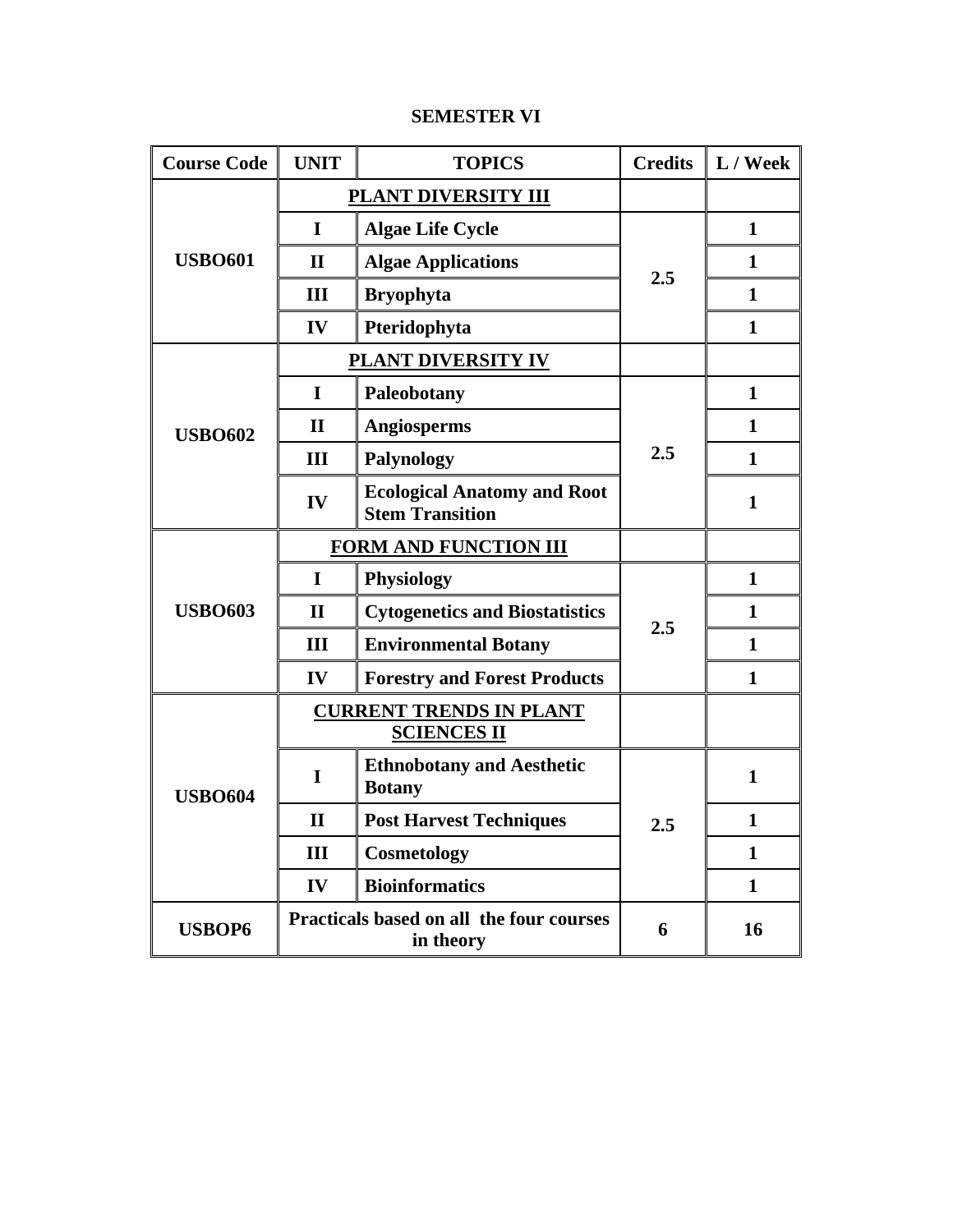## **SEMESTER V THEORY**

| Course Code                                                | Title                                                                                                                                                                                                                                                                                          | Credits                      |
|------------------------------------------------------------|------------------------------------------------------------------------------------------------------------------------------------------------------------------------------------------------------------------------------------------------------------------------------------------------|------------------------------|
| <b>USBO501</b>                                             | <b>PLANT DIVERSITTY III</b>                                                                                                                                                                                                                                                                    | 2.5 Credits<br>(60 lectures) |
| <b>Unit I: Microbiology</b><br>Chemical assay              | Antibiotics and their mode of action – General.<br>Inhibition of cell wall synthesis - Penicillin.<br>Inhibition of nucleic acid and protein synthesis – Streptomycin.<br>Microbiological assay of antimicrobial compound<br>Biological assay – tube dilution method and Disc plate technique. | <b>15 Lectures</b>           |
| $\bullet$                                                  | <b>Unit II : Applied Microbiology</b><br>Microbial fermentation – General Process in detail<br>Antibiotic Production of Penicillin<br>Production of Glutamic acid<br>Production of Amylase                                                                                                     | <b>15 Lectures</b>           |
| <b>Unit III : Fungi</b><br>$\bullet$                       | Systematic position, structure and life cycle of the following<br>Phycomycetes $-Albugo$<br>$As$ comycetes – $X$ ylaria<br>Basidiomyceyes - Puccinia<br>Deuteromycetes - Fusarium.                                                                                                             | <b>15 Lectures</b>           |
| <b>Unit IV: Plant Pathology</b><br>following.<br>$\bullet$ | Study of plant diseases : Causative organism, symptoms,<br>predisposing factors, disease cycle and control measures of the<br>Wilt of pigeon pea,<br>Tikka disease of ground nut,<br>• A study of physical, chemical and biological control methods of plant<br>disease                        | <b>15 Lectures</b>           |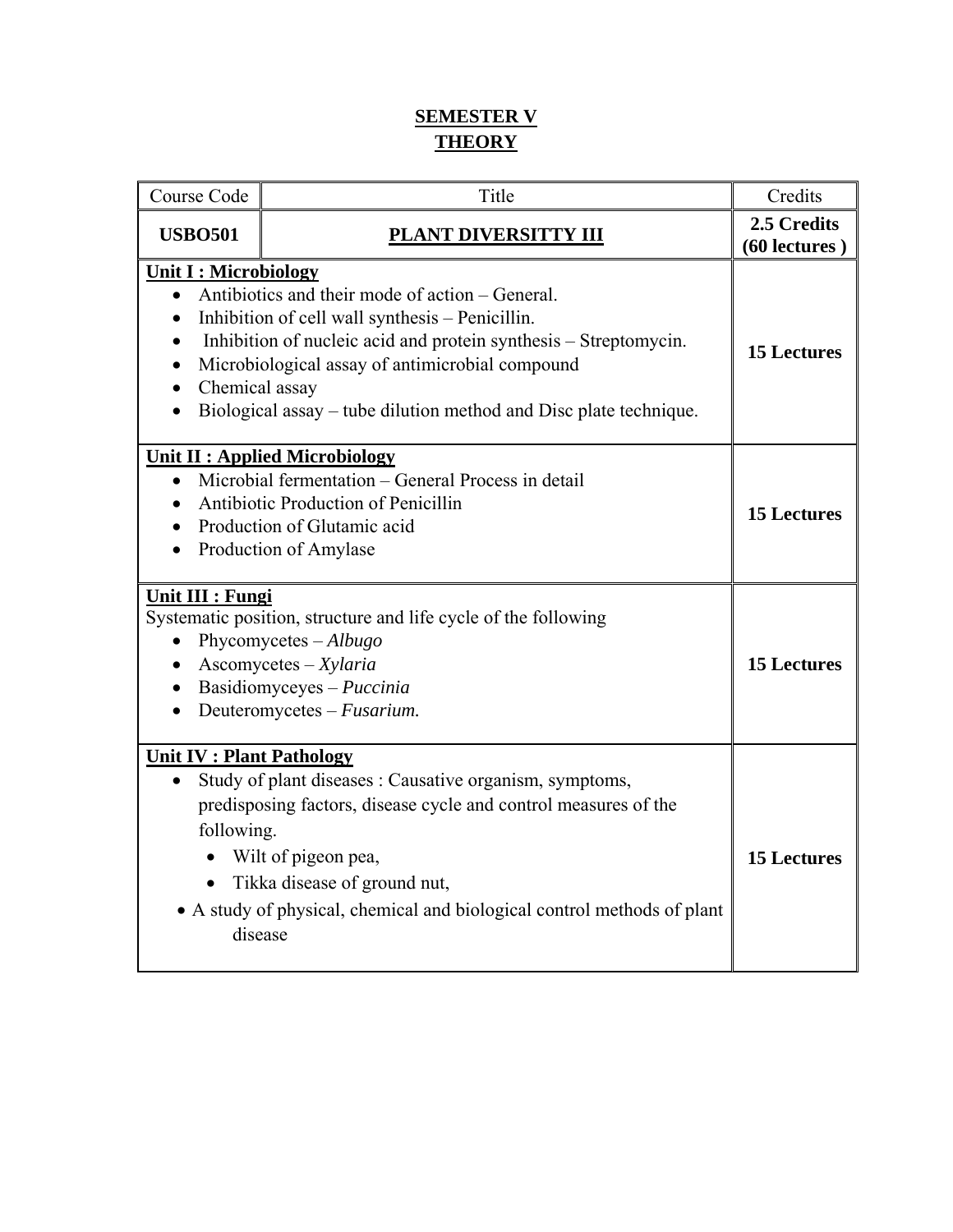| Course Code                                                                                                                                   | Title                                                                                                                                                                                                                                                                                                                                                                                                                                                                                                                                                                                                                                                  | Credits                      |
|-----------------------------------------------------------------------------------------------------------------------------------------------|--------------------------------------------------------------------------------------------------------------------------------------------------------------------------------------------------------------------------------------------------------------------------------------------------------------------------------------------------------------------------------------------------------------------------------------------------------------------------------------------------------------------------------------------------------------------------------------------------------------------------------------------------------|------------------------------|
| <b>USBO502</b>                                                                                                                                | PLANT D <u>IVERSITY IV</u>                                                                                                                                                                                                                                                                                                                                                                                                                                                                                                                                                                                                                             | 2.5 Credits<br>(60 lectures) |
| <u><b>Unit I : Gymnosperms</b></u><br>Systematic position, structure and life cycle of the following<br>$\bullet$ Ephedra<br>$\bullet$ Gnetum |                                                                                                                                                                                                                                                                                                                                                                                                                                                                                                                                                                                                                                                        | <b>15 Lectures</b>           |
| <b>Unit II : Angiosperms</b><br>Taxonomy.<br>$\bullet$<br>Systemic Botany-<br>• Palmae                                                        | Characters of Taxonomic Importance.<br>Anatomy, Palynology and Embryology in relation to<br>Historical background of classification.<br>Natural system of classification – Elaboration of Bentham<br>and Hooker system of Classification<br>Phylogenetic System of Classification - Hutchinson's.<br>• Bentham and Hooker's system of classification for<br>flowering plants up to family with<br>respect to the following prescribed families and economic<br>and medicinal importance for members of the families<br>• Capparidaceae<br>• Sterculiaceae<br>• Cucurbitaceae<br>• Umbelliferae (Apiaceae)<br>• Scitaminae (Sub family – Zingiberaceae) | <b>15 Lectures</b>           |
| <b>Unit III : Embryology</b><br>type.                                                                                                         | • Microsporangium – Structure and development,<br>Microsporogenesis, role of tapetum in microsporogenesis,<br>Development of male gametophyte.<br>• Megasporangium - Structure and development,<br>Megasporogenesis and Development of female gametophyte (<br>Polygonum type).<br>• Fertilization – Double fertilization and its significance.<br>• Development of the embryo $-$ Dicotyledonous type $-$ Capsella                                                                                                                                                                                                                                    | <b>15 Lectures</b>           |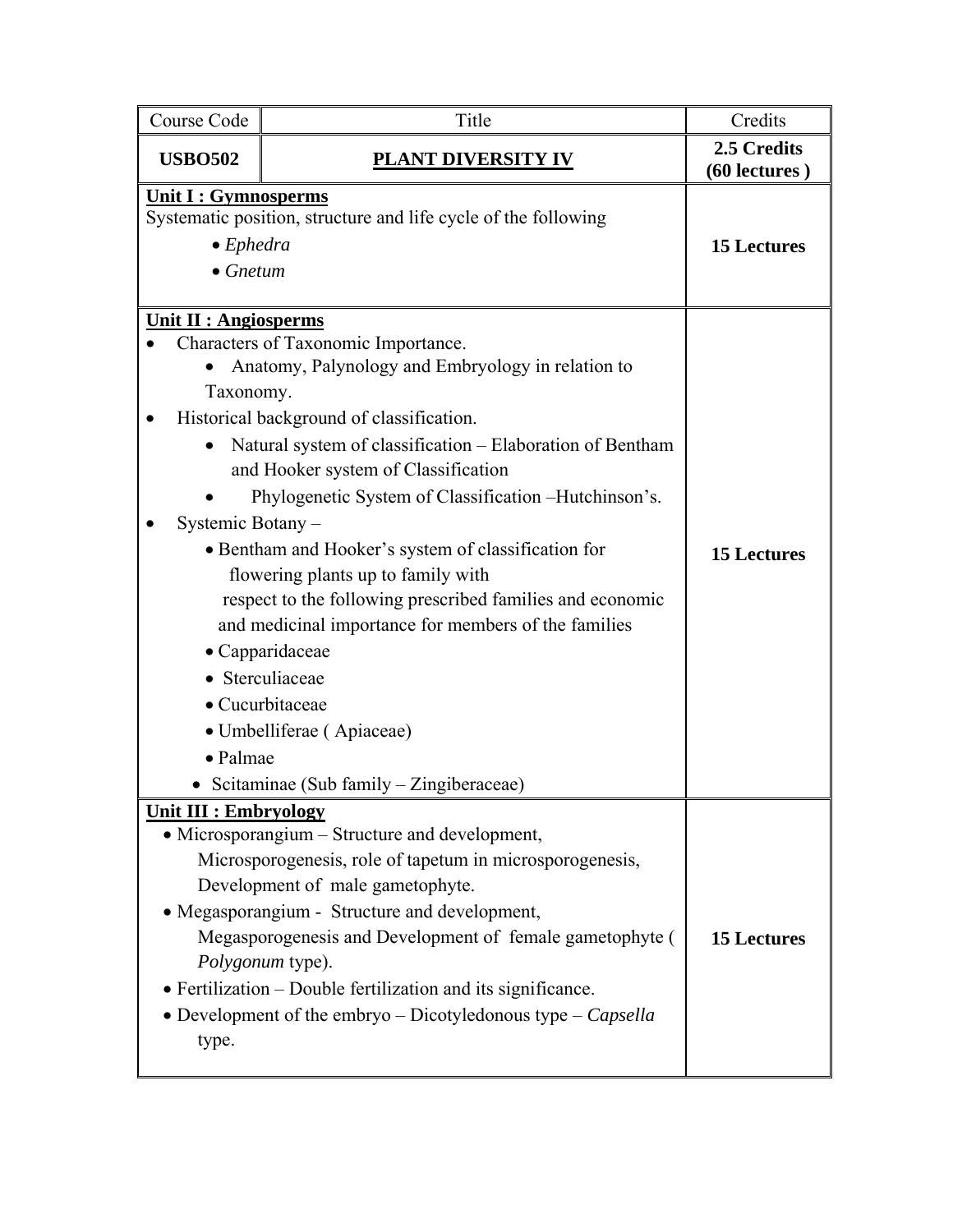| Unit IV : Anatomy                                              |                    |
|----------------------------------------------------------------|--------------------|
| • Anomalous secondary growth in the                            |                    |
| • Stems of Bignonia, Salvadora, Achyranthes,                   |                    |
| Aristolochia, Dracaena.                                        |                    |
| • Storage roots of Beet, Radish                                | <b>15 Lectures</b> |
| Types of Stomata - Anisocytic, Diacytic, Paracytic, Anomocytic |                    |
| and Graminaceous.                                              |                    |
|                                                                |                    |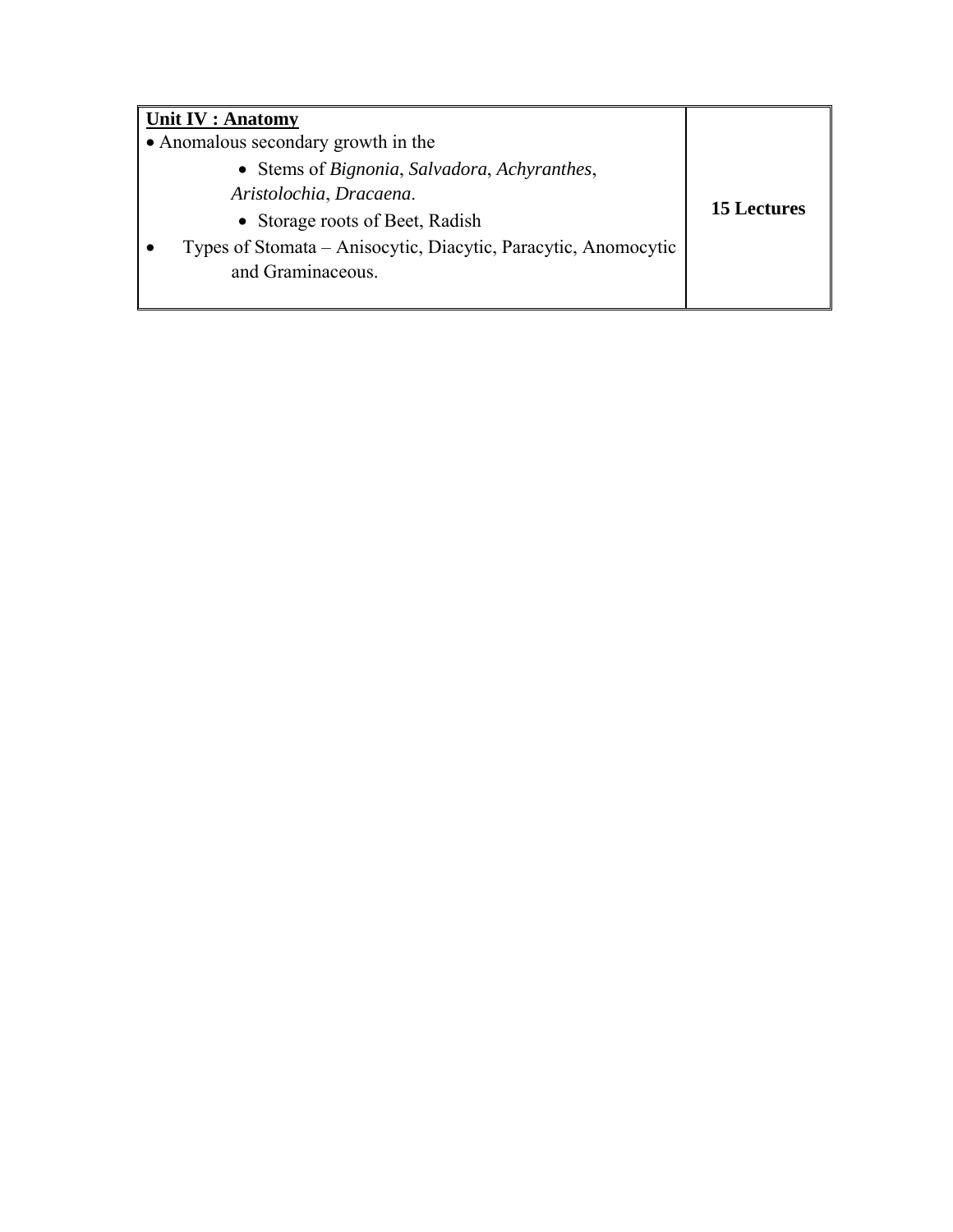| Course Code                   | Title                                                                                                                                                                                                                                                                                                                                                                                                                                                                                                                                                                                                                                                                                                                  | Credits                      |
|-------------------------------|------------------------------------------------------------------------------------------------------------------------------------------------------------------------------------------------------------------------------------------------------------------------------------------------------------------------------------------------------------------------------------------------------------------------------------------------------------------------------------------------------------------------------------------------------------------------------------------------------------------------------------------------------------------------------------------------------------------------|------------------------------|
| <b>USBO503</b>                | <b>FORM AND FUNCTION III</b>                                                                                                                                                                                                                                                                                                                                                                                                                                                                                                                                                                                                                                                                                           | 2.5 Credits<br>(60 lectures) |
| <b>Unit I: Physiology</b>     | <b>Translocation of Solutes</b><br>Transport of inorganic solutes – Active and Passive Transport,<br>Transport of organic solutes, Shuttle systems, Anatomy of<br>sieve tubes, Contents moving through sieve tubes, Mechanism<br>of sieve tube translocation - Munch's Hypothesis, Electro -<br>osmosis mechanism and Osmotic gradient, Rapid - Slow<br>movement mechanism.<br><b>Lipid Metabolism</b><br>Biosynthesis and Degradation of fatty acids and glycerol,<br>Respiratory metabolism in germinating seeds, $\beta$ - Oxidation,<br>Types of lipids.                                                                                                                                                           | <b>15 Lectures</b>           |
| <b>Unit II : Cytogenetics</b> | <b>Mutation - Point Mutations</b><br>Definition<br>Types – somatic/germline, spontaneous/induced, gross/point-<br>base pair substitutions - transversion, transition; effect of<br>substitution mutation on phenotype (Missense mutation,<br>Nonsense mutation, Neutral mutations, Silent mutation).<br>- Frame shift mutations (additions, deletions),<br>- Suppression mutation.<br>• Causes of Mutations - DNA replication errors, Induced<br>mutations.<br>Mutagenic agents - Physical, Chemical (base analogs, base<br>modifying agents).<br>• Role of mutations in plant breeding.<br><b>Genetic Mapping in Neurospora</b><br>Linear tetrad analysis - Construction of chromosome map one<br>gene and centromere | <b>15 Lectures</b>           |
| · Bioremediation-             | <b>Unit III : Environmental Biology</b><br>• Bioremediation: Principles, Factors responsible and Microbial<br>population in bioremediation.<br>· Biomagnifications.                                                                                                                                                                                                                                                                                                                                                                                                                                                                                                                                                    | <b>15 Lectures</b>           |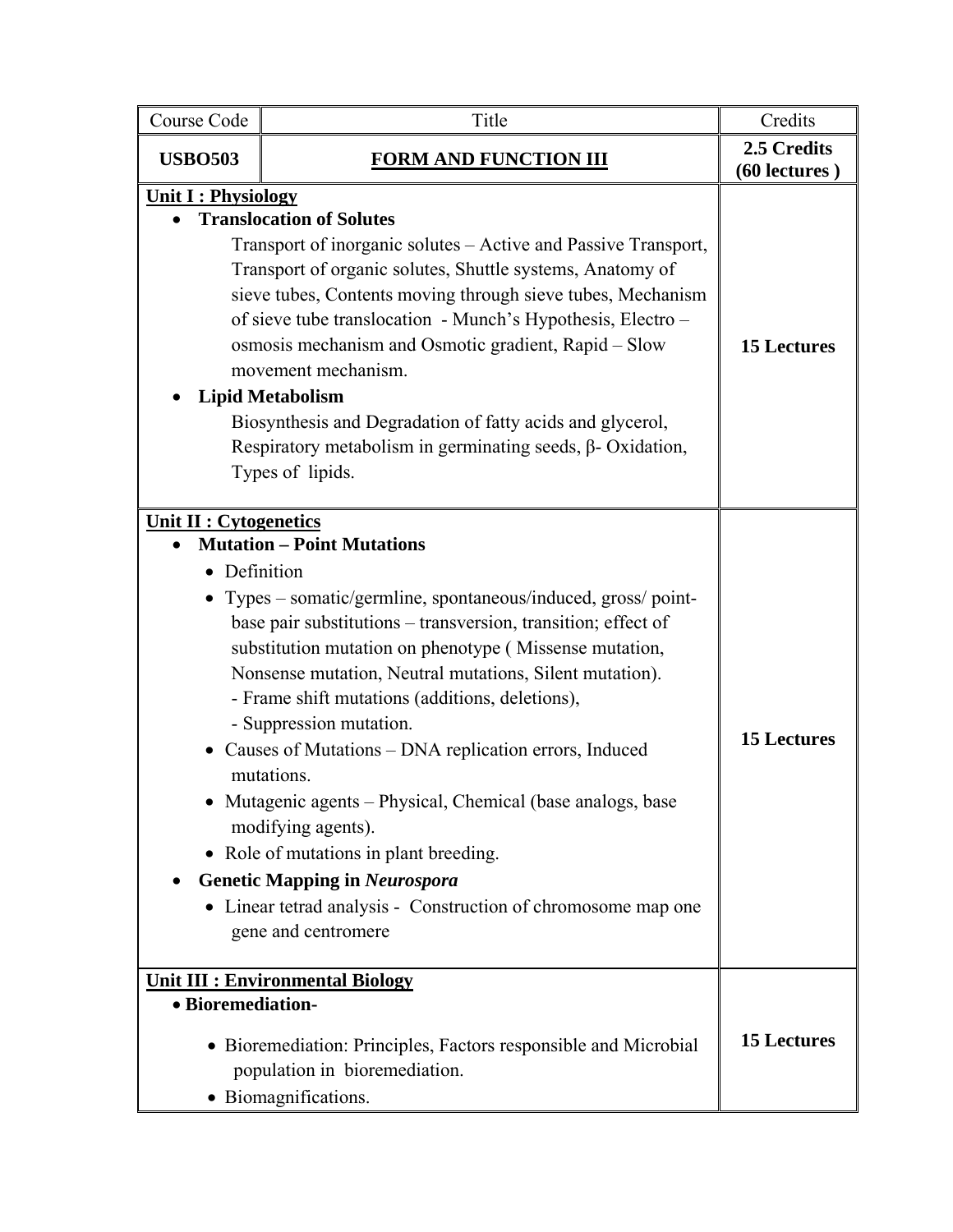| • Bioaccumulation and Biotransformation.                                   |                    |
|----------------------------------------------------------------------------|--------------------|
| • Phytoremediation: Metals, Organic pollutants.                            |                    |
|                                                                            |                    |
| <b>Unit IV: Plant Geography</b>                                            |                    |
| Phytogeographical regions of India.                                        |                    |
| $\bullet$ Biodiversity :                                                   |                    |
| Definition,                                                                |                    |
| Biodiversity-diversity of flora found in various forest types of           |                    |
| India,                                                                     |                    |
| Evolution of Biodiversity with one example of an evolutionary<br>$\bullet$ |                    |
| tree,                                                                      | <b>15 Lectures</b> |
| Levels of biodiversity,                                                    |                    |
| Importance and status of biodiversity,                                     |                    |
| Loss of biodiversity,                                                      |                    |
| Conservation of biodiversity,                                              |                    |
| Genetic diversity Molecular characteristics.                               |                    |
|                                                                            |                    |
|                                                                            |                    |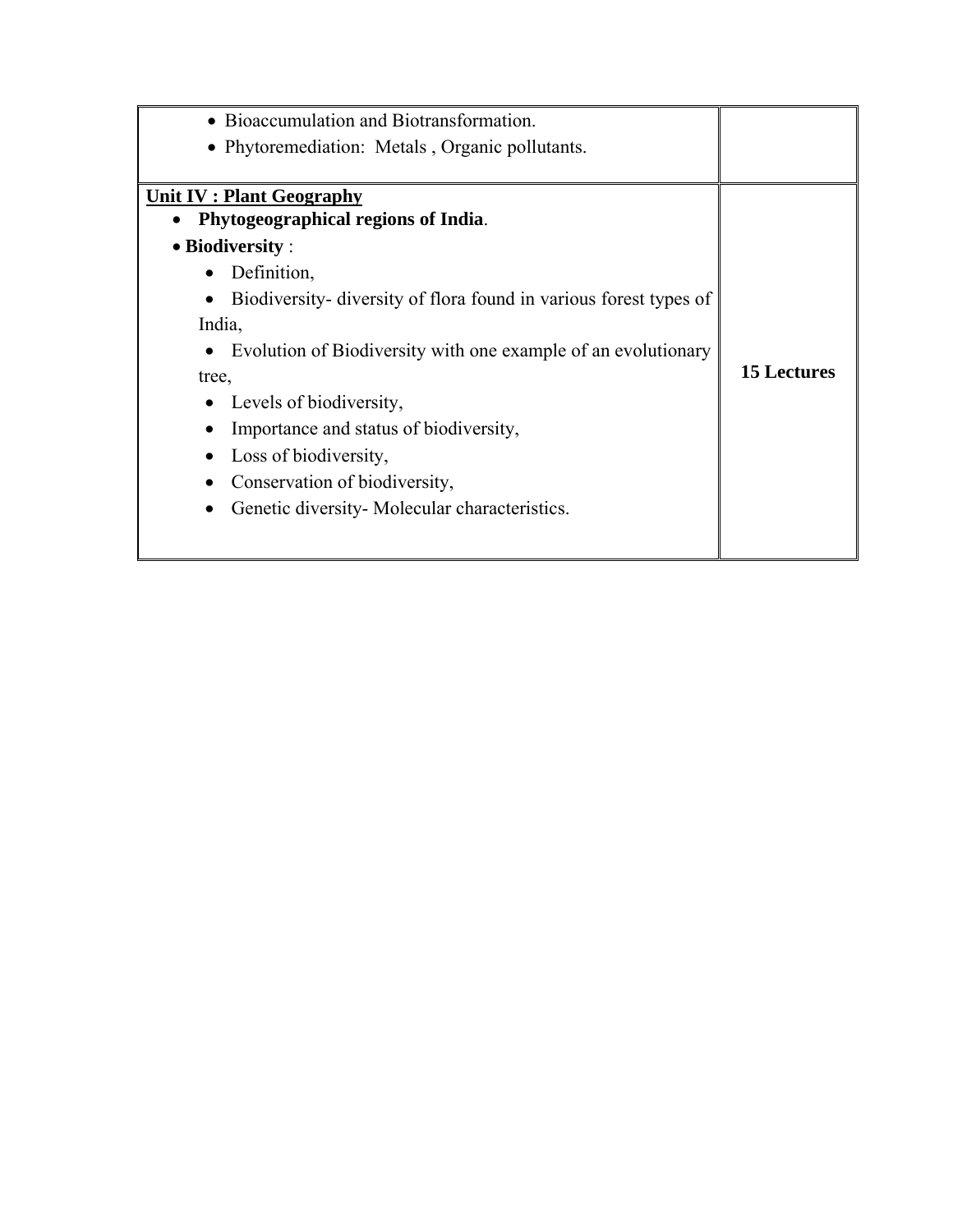| Course Code                                    | Title                                                                                                                                                                                                                                                                                                                                                                                                                                                                                                                                                                                                                                                               | Credits                      |
|------------------------------------------------|---------------------------------------------------------------------------------------------------------------------------------------------------------------------------------------------------------------------------------------------------------------------------------------------------------------------------------------------------------------------------------------------------------------------------------------------------------------------------------------------------------------------------------------------------------------------------------------------------------------------------------------------------------------------|------------------------------|
| <b>USBO504</b>                                 | <b>CURTRENT TRENDS IN BOTANY II</b>                                                                                                                                                                                                                                                                                                                                                                                                                                                                                                                                                                                                                                 | 2.5 Credits<br>(60 lectures) |
|                                                | Unit I: Food as Medicine and Nutrition and Mushroom Technology<br>Mushroom industry – Cultivation, picking and packaging,<br>marketing and economics of the business.<br>Food as medicine and nutrition –<br>i) Dietary antioxidants<br>ii) Food as medicine<br>a) Anaemia<br>b) Diabetes<br>c) Obesity<br>d) Skin disorders.                                                                                                                                                                                                                                                                                                                                       | <b>15 Lectures</b>           |
| <b>Unit II : Micropropagation</b><br>$\bullet$ | Laboratory organization and techniques in plant tissue culture<br>Totipotency<br>Organogenesis<br>Organ Culture - Root cultures, meristem cultures, anther and<br>pollen culture, embryo culture.<br>Somatic Embryogenesis and artificial seeds<br>Protoplast Fusion and Somatic Hybridization<br>Applications of tissue culture                                                                                                                                                                                                                                                                                                                                    | <b>15 Lectures</b>           |
|                                                | Unit III : Pharmacognosy, Pharmacology & Medicinal Botany<br>Cultivation practices of the following medicinal plants with respect<br>to Soil, Propagation methods, Irrigation, Manuring (fertilizers),<br>harvesting, processing, storage, pests and diseases, marketing and<br>their medicinal uses -<br>Allium sativum<br>Acorus calamus<br>Curcuma longa<br>Monograph of drugs with respect to Biological Sources,<br>Geographical distribution, Common Varieties, Macro and<br>microscopic characters, Chemical constituents and therapeutic<br>uses, adulterants of the following plants/drugs:<br>- Ocimum basilicum (Leaf)<br>- Strychnos nux-vomica (Seeds) | <b>15 Lectures</b>           |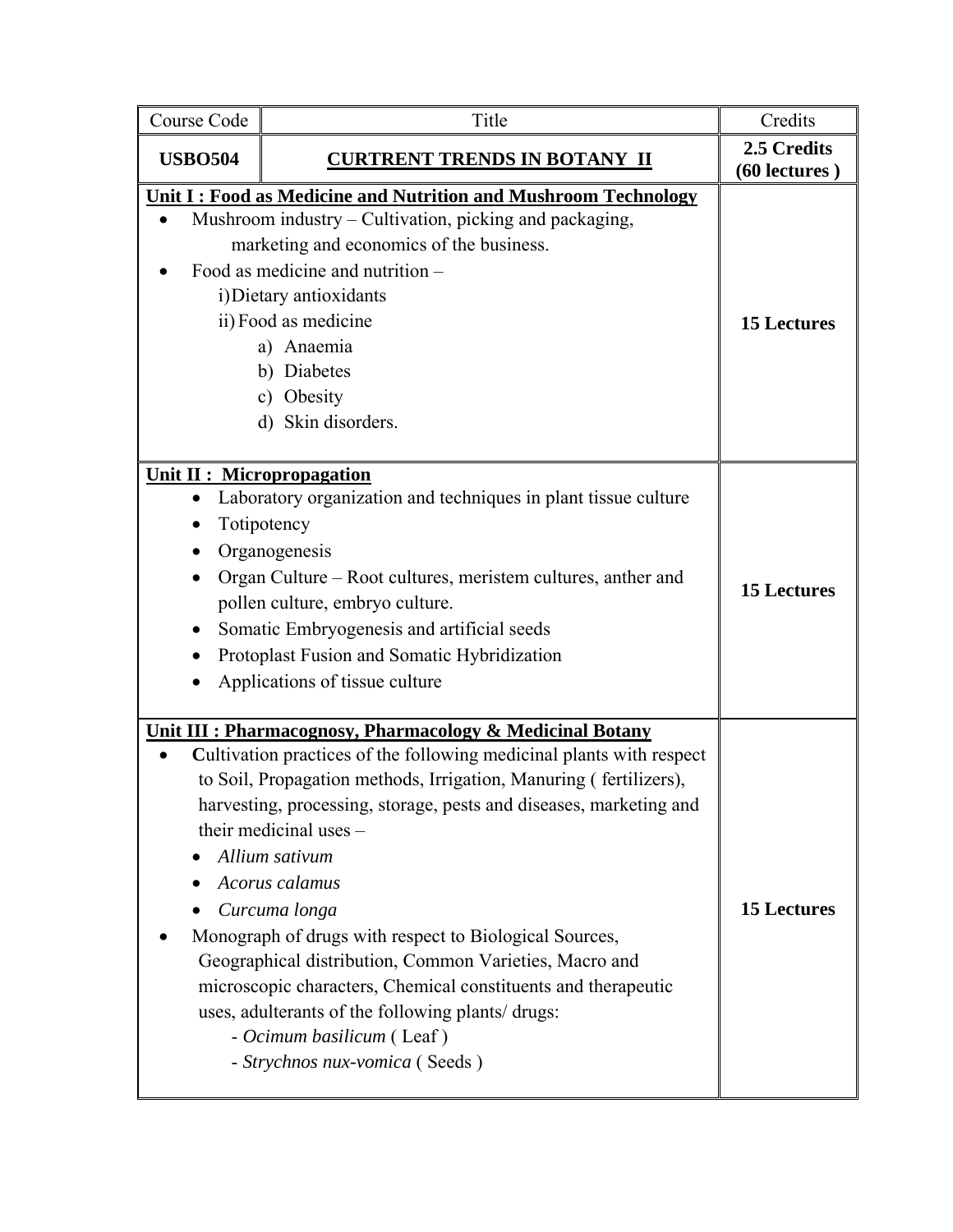| Unit IV : Biotechnology                                         |                    |
|-----------------------------------------------------------------|--------------------|
| • Construction of Genomic DNA libraries, Chromosome libraries   |                    |
| and C-DNA Libraries.                                            |                    |
| • Identification of specific cloned sequences in cDNA libraries |                    |
| and Genomic libraries.                                          | <b>15 Lectures</b> |
| • Analysis of genes and gene transcripts – Restriction enzyme   |                    |
| analysis of cloned DNA sequences.                               |                    |
| • Hybridization (Southern Hybridization).                       |                    |
|                                                                 |                    |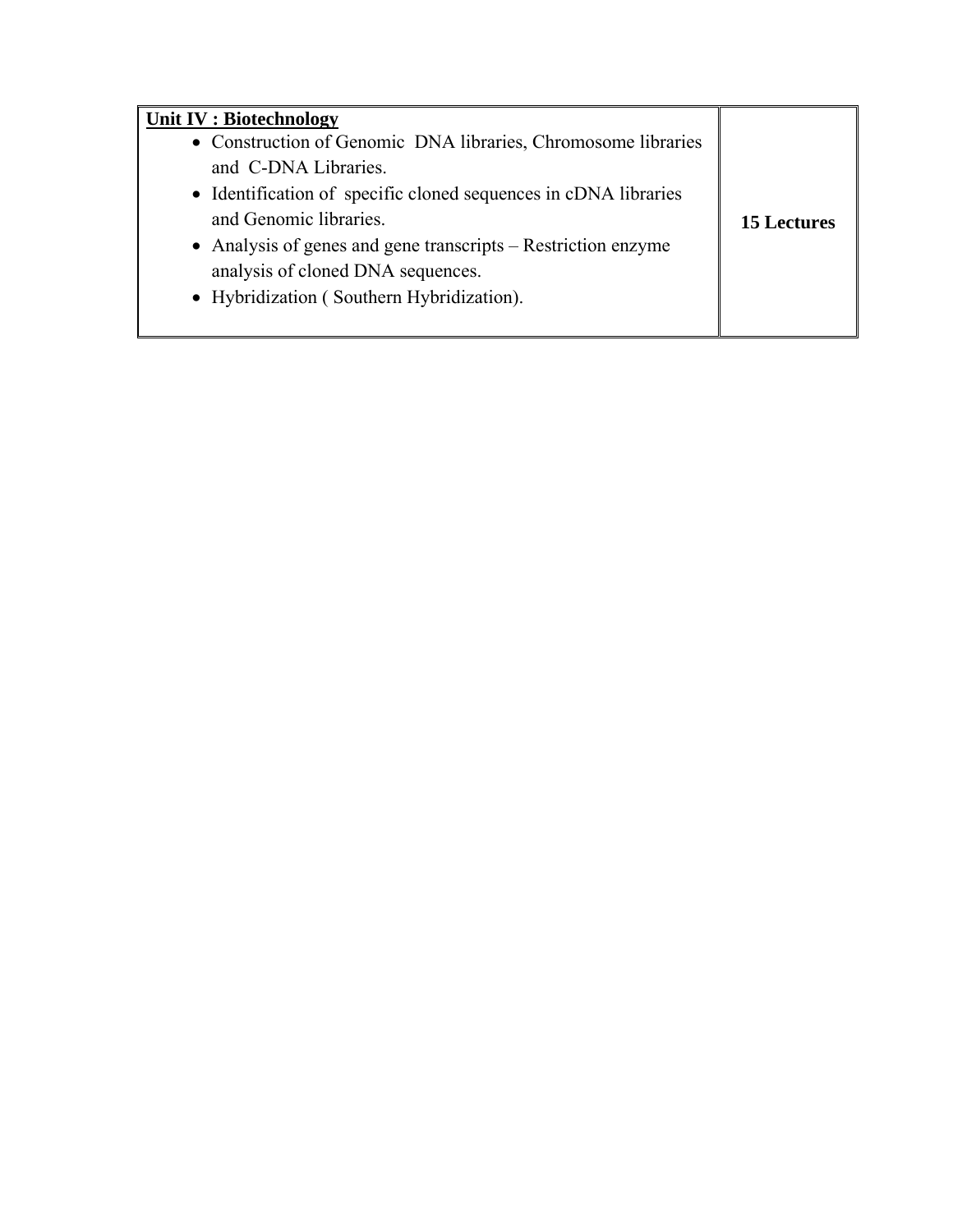## **SEMESTER V PRACTICAL**

| <b>Semester V USBOP5</b> |                                                                             |     |
|--------------------------|-----------------------------------------------------------------------------|-----|
|                          | <b>PRACTICAL Paper I - PLANT DIVERSITY III</b>                              | 1.5 |
|                          | <b>Microbiology</b>                                                         |     |
| 1                        | Study of aeromicrobiota by petriplate exposed method                        |     |
|                          | Fungal culture                                                              |     |
|                          | Bacterial culture                                                           |     |
| $\overline{2}$           | Determination of Minimum Inhibitory Concentration (MIC) of sucrose against  |     |
|                          | selected micro organism                                                     |     |
| 3                        | Study of antimicrobial activity by the disc diffusion method                |     |
|                          | <b>Fungi and Plant Pathology</b>                                            |     |
| $\overline{4}$           | Study of stages in life cycle of the following Fungi from fresh / preserved |     |
| To                       | material and permanent slides                                               |     |
| 7                        | Phycomycetes - Albugo<br>$\mathbf{i}$ .                                     |     |
|                          | Ascomycetes - Yeast, Xylaria<br>11.                                         |     |
|                          | iii.<br>Basiodiomycetes - Puccinia                                          |     |
|                          | Deuteromycetes - Fusarium<br>1V.                                            |     |
| 8                        | Study of the following fungal diseases:                                     |     |
| 9                        | Wilt of Pea<br>1.                                                           |     |
|                          | Tikka disease in Groundnut<br>11.                                           |     |
|                          |                                                                             |     |
|                          |                                                                             |     |
|                          | <b>PRACTICAL Paper II - PLANT DIVERSITY IV</b>                              | 1.5 |
|                          | <b>Gymnosperms</b>                                                          |     |
| 1,2                      | Study of stages in the life cycle of the following Gymnosperms from fresh / |     |
|                          | preserved material and permanent slides                                     |     |
|                          | Ephedra<br>1.                                                               |     |
|                          | Gnetum<br>11.                                                               |     |
|                          | <b>Angiosperms</b>                                                          |     |
| $3$ to                   | Study of one plant from each of the following Angiosperm families           |     |
| 6                        | Capparidaceae<br>1.                                                         |     |
|                          | Sterculiaceae<br>11.                                                        |     |
|                          | Cucurbitaceae<br>111.                                                       |     |
|                          | iv. Umbelliferae                                                            |     |
|                          | Scitaminae (Sub-family: Zingiberaceae)<br>V.                                |     |
|                          | Palmae<br>V1.                                                               |     |
|                          | Morphological peculiarities and economic importance of the members of the   |     |
|                          | above mentioned Angiosperm families                                         |     |
| $\tau$                   | Identifying the genus and species of a plant with the help of Flora         |     |
|                          | <b>Embryology</b>                                                           |     |
| 8                        | Study of various stages of Microsporogenesis, Megasporogenesis and Embryo   |     |
|                          | Development with the help of permanent slides / photomicrographs            |     |
| 9                        | In vivo growth of pollen tube in Portulaca                                  |     |
|                          | <b>Plant Anatomy</b>                                                        |     |
| 10to                     | Study of anomalous secondary growth in the stems of the following plants    |     |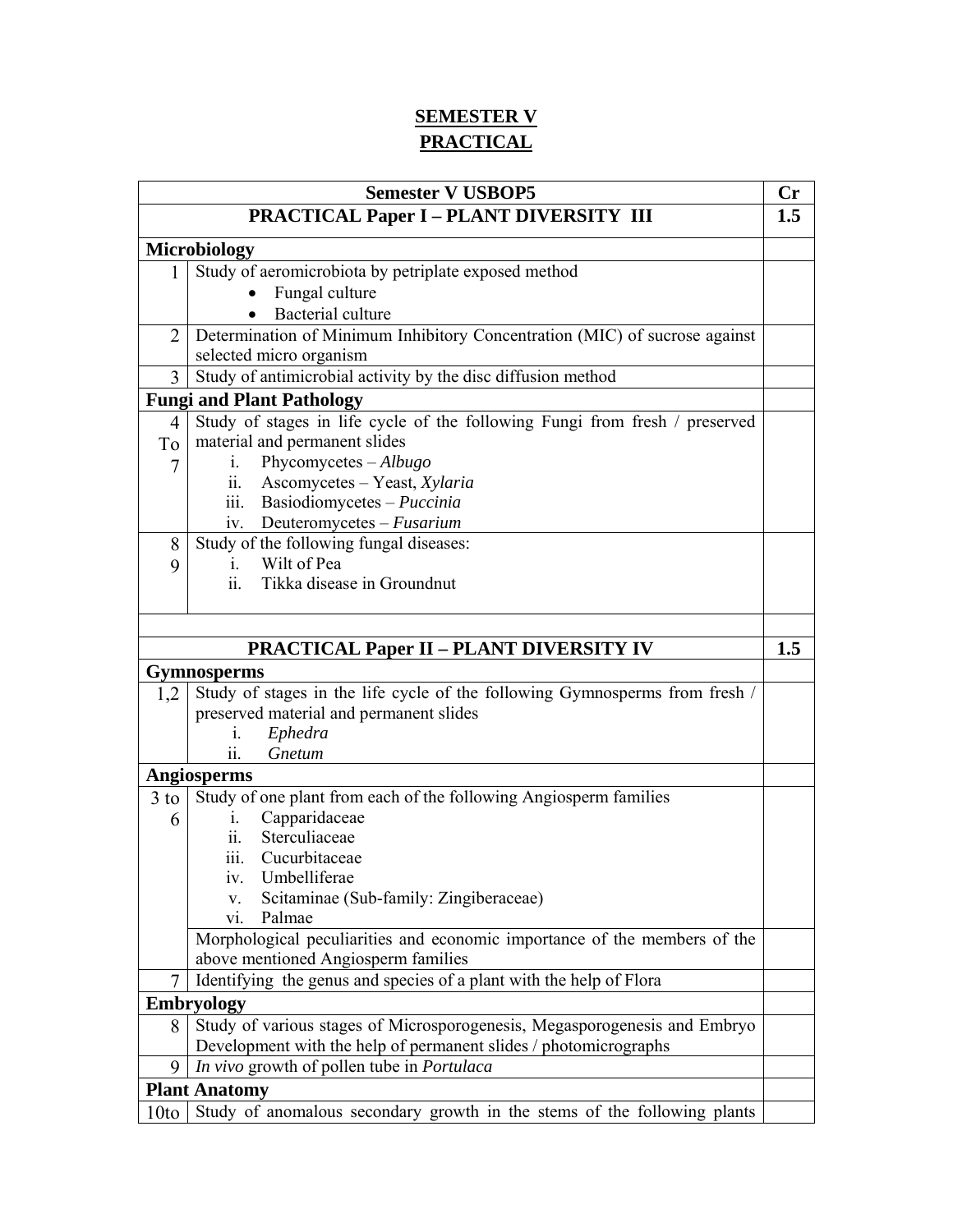| 12             | using double staining technique                                                   |     |
|----------------|-----------------------------------------------------------------------------------|-----|
|                | Bignonia<br>Ĺ.                                                                    |     |
|                | ii.<br>Salvadora                                                                  |     |
|                | $\dddot{\mathbf{m}}$ .<br>Achyranthes                                             |     |
|                | Aristolochia<br>iv.                                                               |     |
|                | Dracaena<br>$V_{\star}$                                                           |     |
| 13             | Types of Stomata                                                                  |     |
|                | Anomocytic<br>1.                                                                  |     |
|                | Anisocytic<br>11.                                                                 |     |
|                | Diacytic<br>$\overline{\mathbf{iii}}$ .                                           |     |
|                | Paracytic<br>iv.                                                                  |     |
|                | Graminaceous<br>V.                                                                |     |
|                |                                                                                   |     |
|                |                                                                                   |     |
|                | <b>PRACTICAL - Paper III FORM AND FUNCTION III</b>                                | 1.5 |
|                | <b>Plant Physiology and Biochemistry</b>                                          |     |
| 1              | Colorimetric estimation of fatty acids                                            |     |
| $\overline{2}$ | Determination of saponification value of the given oil sample                     |     |
| 3              | Separation of fatty acids by thin layer chromatography                            |     |
|                | <b>Cytogenetics</b>                                                               |     |
| 4, 5           | Identification and consequences of types of point mutation                        |     |
|                | Substitution Mutations – missense, nonsense, neutral and silent<br>$\mathbf{1}$ . |     |
|                | mutations                                                                         |     |
|                | ii.<br>Frame-shift Mutations – addition, deletion                                 |     |
|                | (Genetic code dictionary to be provided)                                          |     |
| 6              | Study of the effect of pDB on Mitosis                                             |     |
| 7              | Calculation of Chiasma frequency from permanent slides / photomicrographs         |     |
| 8              | Tetrad analysis in Neurospora and construction of linkage map in Neurospora       |     |
|                | (centromere and one gene)                                                         |     |
|                | <b>Environmental Botany and Plant Geography</b>                                   |     |
| $9$ to         | Estimation of the following in / of the given water sample:                       |     |
| 11             | Dissolved Oxygen Demand<br>$\mathbf{1}$ .                                         |     |
|                | ii. Biological Oxygen Demand                                                      |     |
|                | Hardness<br>111.                                                                  |     |
|                | Salinity<br>iv.                                                                   |     |
|                | Acidity<br>V.                                                                     |     |
|                | Alkalinity<br>V1.                                                                 |     |
| 12             | Identification of Phytogeographical Regions of India                              |     |
|                |                                                                                   |     |
|                | <b>PRACTICAL - Paper IV CURRENT TRENDS IN PLANT SCIENCES II</b>                   | 1.5 |
|                | <b>Entrepreneurship Development</b>                                               |     |
| 1              | Mushroom cultivation (demonstration) – identification of various steps            |     |
|                | involved (spwan, pin head stage and mature stage)                                 |     |
|                | Micropropagation                                                                  |     |
| $2$ to         | <b>Plant Tissue Culture</b>                                                       |     |
| 6              | Various sterilization techniques, preparation of stock solutions,<br>1.           |     |
|                | preparation of MS medium                                                          |     |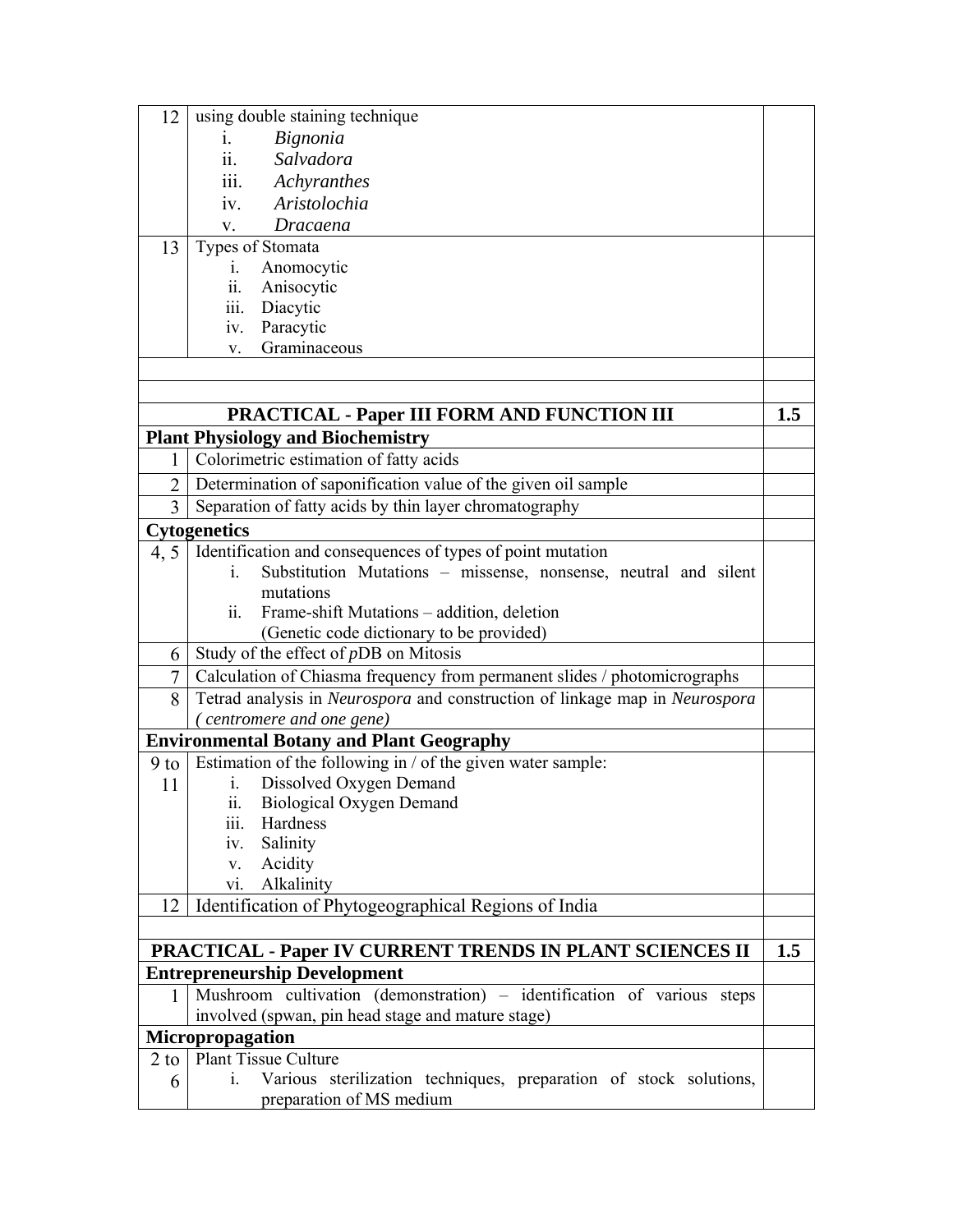|                                           | ii.<br>Seed sterilization, callus induction and regeneration<br>iii.<br>Encapsulation of axillary buds |  |  |  |
|-------------------------------------------|--------------------------------------------------------------------------------------------------------|--|--|--|
| <b>Pharmacognosy and Medicinal Botany</b> |                                                                                                        |  |  |  |
| 7.8                                       | Chemical tests for the active constituents of the following plants                                     |  |  |  |
|                                           | Allium satinum                                                                                         |  |  |  |
|                                           | ii. Acorus calamus                                                                                     |  |  |  |
|                                           | iii. Curcuma longa                                                                                     |  |  |  |
|                                           | Oscimum basilicum<br>iv.                                                                               |  |  |  |
|                                           | Strychnos nux-vomica<br>V.                                                                             |  |  |  |
|                                           |                                                                                                        |  |  |  |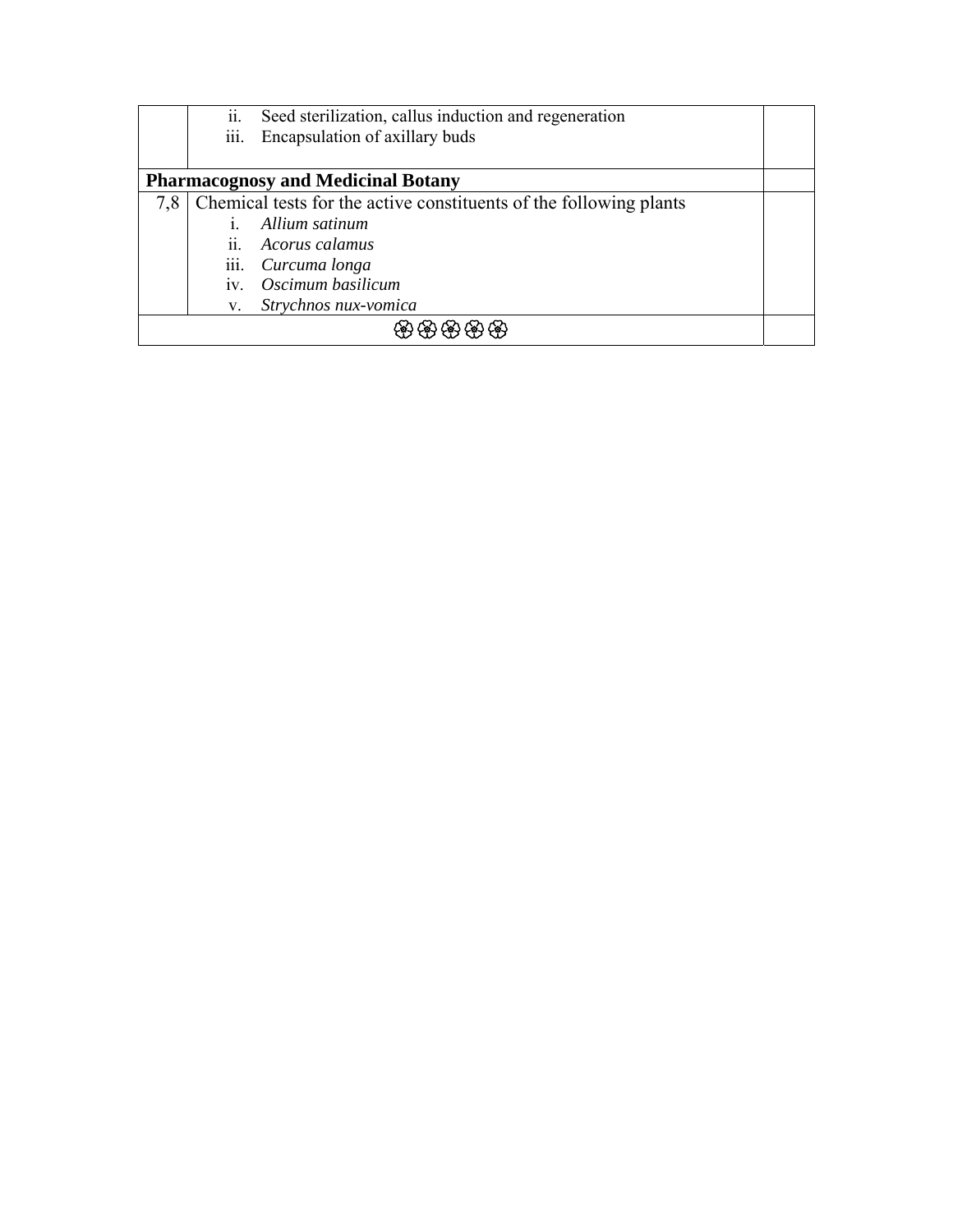### **SEMESTER VI THEORY**

| Course Code                                         | Title                                                                                                                                                                                                     | Credits                      |
|-----------------------------------------------------|-----------------------------------------------------------------------------------------------------------------------------------------------------------------------------------------------------------|------------------------------|
| <b>USBO601</b>                                      | PLANT DIVERSITY III                                                                                                                                                                                       | 2.5 Credits<br>(60 lectures) |
| Unit I : Algae Life Cycle<br>$\bullet$<br>$\bullet$ | Systematic position, structure and life cycle of the following<br>Cyanophyta: Rivularia,<br>Chlorophyta: Oedogonium, Chara,<br>Chrysophyta: Diatoms,<br>Rhodophyta: Polysiphonia.                         | <b>15 Lectures</b>           |
| <b>Unit II : Algae Applications</b>                 | Applications<br>Biofuel $\&$<br>Food<br>Origin and evolution of sex in Algae.                                                                                                                             | <b>15 Lectures</b>           |
| Unit III : Bryophyta                                | Systematic position, structure and life cycle of the following<br>$\triangleright$ Marchantia<br>$\triangleright$ Pellia<br>Evolution of the sporophyte in Bryophyta<br>Economic importance of Bryophytes | <b>15 Lectures</b>           |
| <b>Unit III : Pteridophyta</b>                      | Systematic position, structure and life cycle of the following<br>$\triangleright$ Lycopodium<br>$\triangleright$ Marsilea<br><b>Evolution of sorus in Pterophyta</b>                                     | <b>15 Lectures</b>           |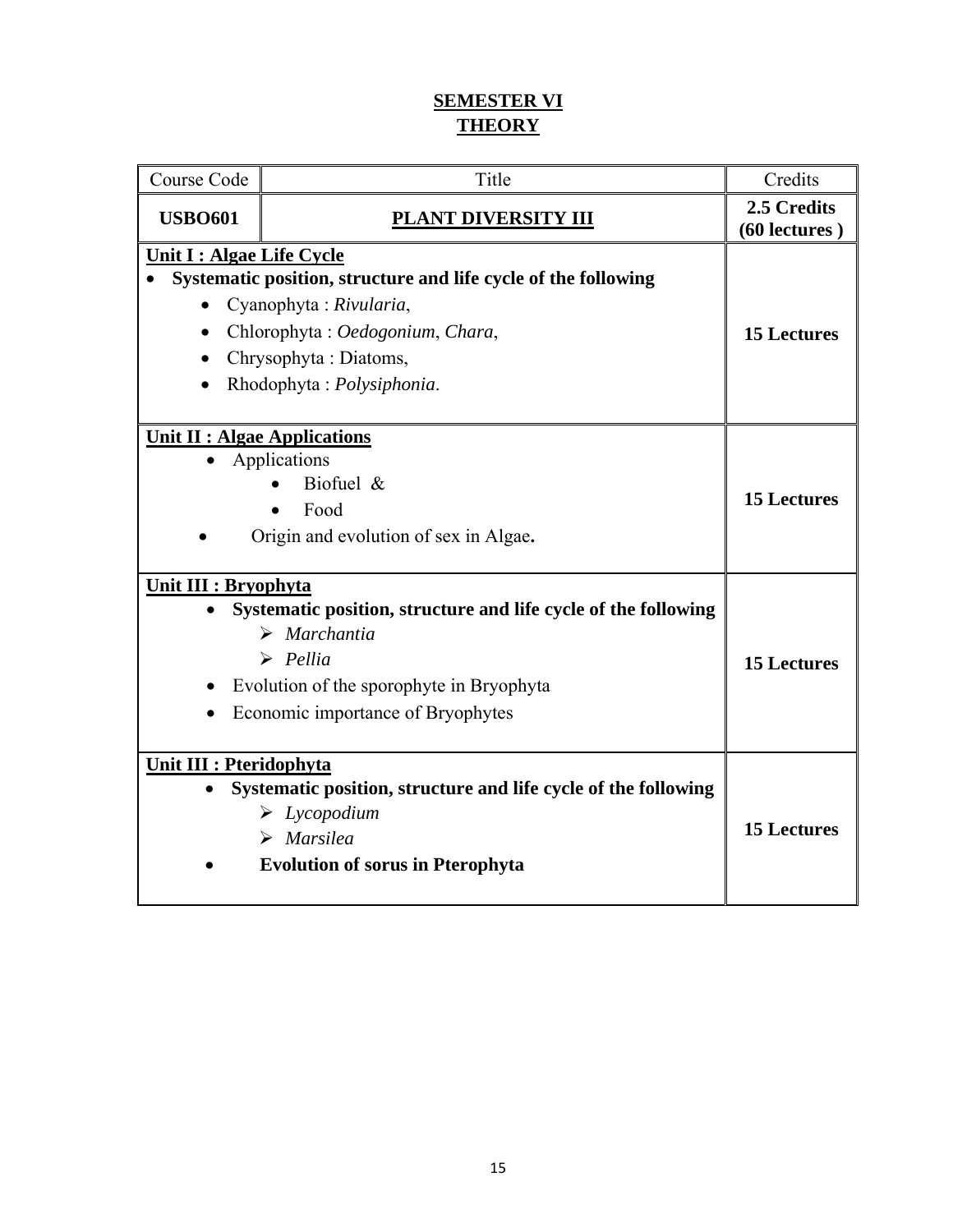| Course Code                                                             | Title                                                                                                                                                                                                                                                                                                                                                                                                                                                                                                             | Credits                      |
|-------------------------------------------------------------------------|-------------------------------------------------------------------------------------------------------------------------------------------------------------------------------------------------------------------------------------------------------------------------------------------------------------------------------------------------------------------------------------------------------------------------------------------------------------------------------------------------------------------|------------------------------|
| <b>USBO602</b>                                                          | <b>PLANT DIVERSITY IV</b>                                                                                                                                                                                                                                                                                                                                                                                                                                                                                         | 2.5 Credits<br>(60 lectures) |
| <b>Unit I: Paleobotany</b>                                              | Systematic position, structure and life cycle of the<br>following form genera<br>$\triangleright$ Lepidodendron<br>$\triangleright$ Lyginopteris<br>$\triangleright$ Pentoxylon<br>Fossil records, Location/collection spots<br>Contributions of Birbal Sahani to Paleobotany<br>BSIP – Projects and Goals.                                                                                                                                                                                                       | <b>15 Lectures</b>           |
| <b>Unit II : Angiospermae</b><br>and Journals<br>• Rutaceae<br>Graminae | Tools of Angiosperm Taxonomy -<br>Library, Floras, Monographs, Dictionary, Periodicals, Index<br>Study of following plant families<br>• Asclepiadaceae<br>• Scrophulariaceae<br>• Labiatae (Lamiaceae)<br>• Amaranthaceae<br>• Polygonaceae                                                                                                                                                                                                                                                                       | <b>15 Lectures</b>           |
| <b>Unit III : Palynology</b>                                            | Pollen and Spore Morphology – size and shape, polarity,<br>apertures (NPC), exine stratification,<br>exine excrescences, construction of a<br>palynogram.<br>Application of Palynology in honey industry, coal and oil<br>exploration and forensic science.<br>Aeropalynology and pollen allergy.<br>Pollen viability and storage – Causes for loss of pollen<br>viability, Tests for pollen viability, Pollen<br>storage.<br>Germination and growth of the pollen tube, factors affecting<br>pollen tube growth. | <b>15 Lectures</b>           |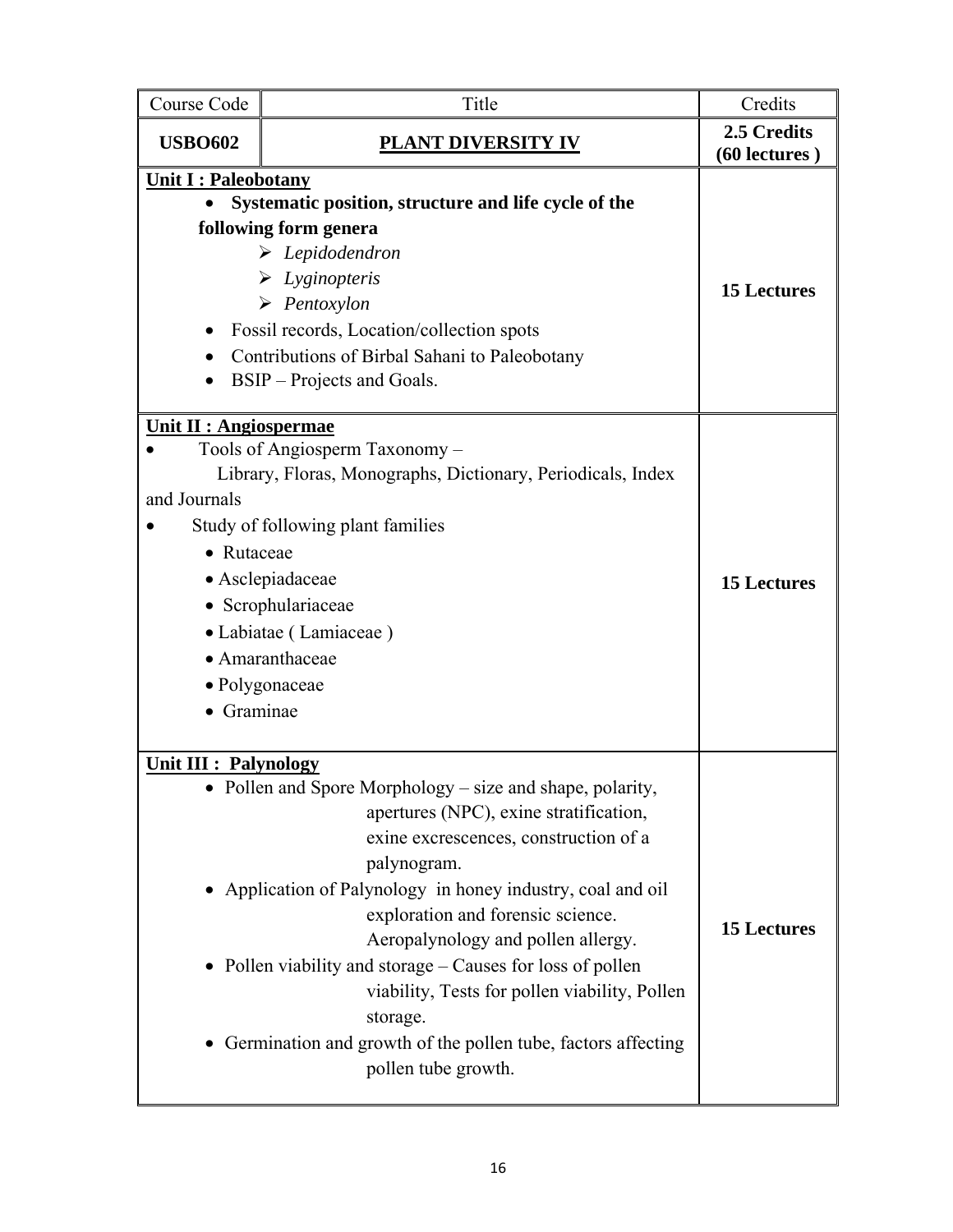| Unit IV : Ecological Anatomy and root Stem transition |  |
|-------------------------------------------------------|--|
| • Root - Stem Transition                              |  |
| <b>Ecological Anatomy</b>                             |  |
| • Hydrophytes                                         |  |
| • Epiphytes                                           |  |
| • Sciophytes                                          |  |
| • Halophytes                                          |  |
| • Xerophytes                                          |  |
| • Mesophytes                                          |  |
|                                                       |  |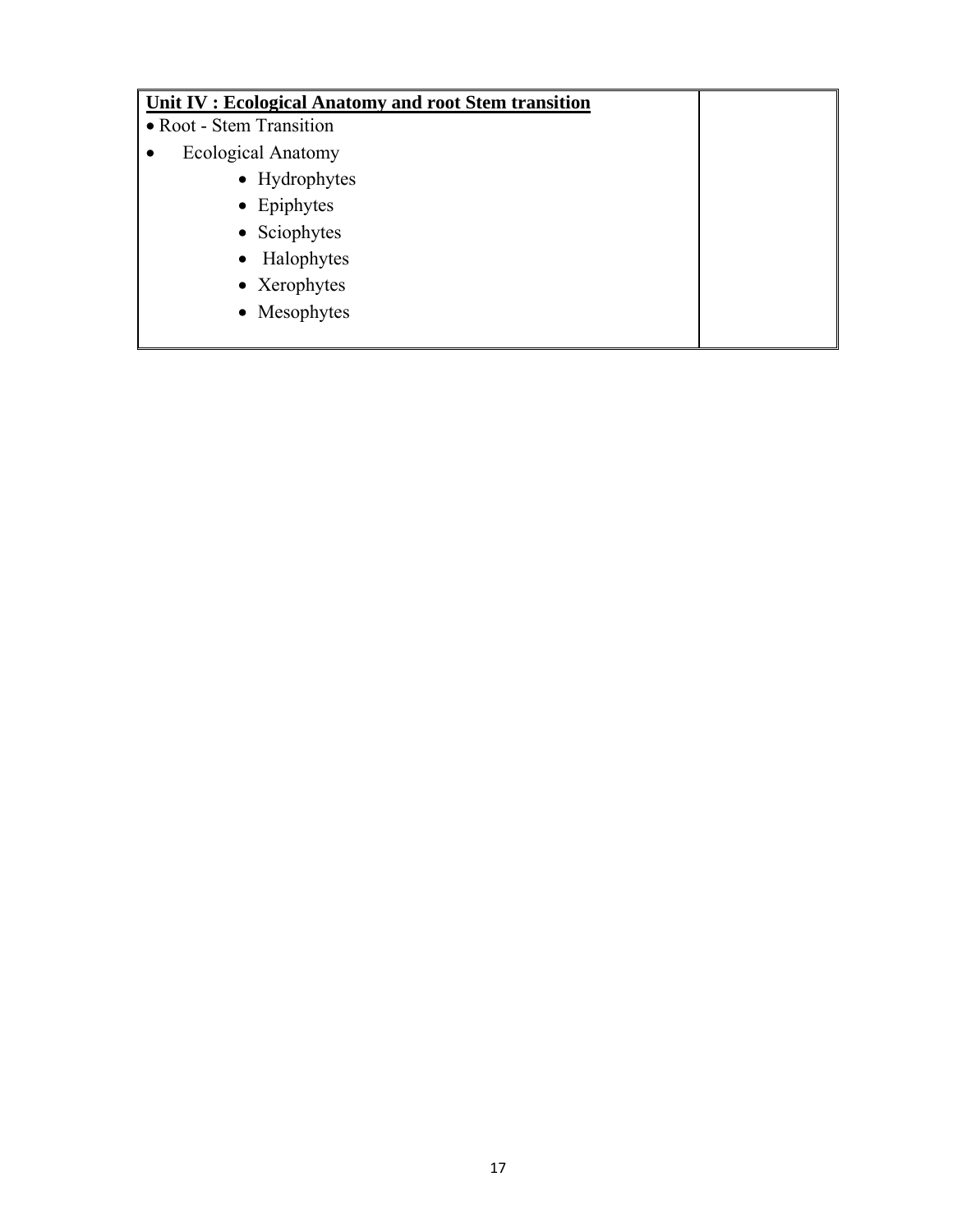| Course Code                | Title                                                                                                                                                                                                                                                                                                                                                                                                                                                                                                                                                                                                                                                                        | Credits                     |
|----------------------------|------------------------------------------------------------------------------------------------------------------------------------------------------------------------------------------------------------------------------------------------------------------------------------------------------------------------------------------------------------------------------------------------------------------------------------------------------------------------------------------------------------------------------------------------------------------------------------------------------------------------------------------------------------------------------|-----------------------------|
| <b>USBO603</b>             | <b>FORM AND FUNCTION III</b>                                                                                                                                                                                                                                                                                                                                                                                                                                                                                                                                                                                                                                                 | 2.5 Credits<br>(60 lectures |
| <b>Unit I: Physiology</b>  |                                                                                                                                                                                                                                                                                                                                                                                                                                                                                                                                                                                                                                                                              |                             |
|                            | <b>Vegetative Growth</b><br><b>General</b> phases of growth, Growth Curves, Factors affecting<br>growth – External (environmental) and internal (genetic,<br>hormonal, nutritional); Role of plant growth regulating<br>substances - Auxins, Cytokinins and Gibberellins and their<br>commercial applications.<br><b>Nitrogen Metabolism</b><br>Nitrogen Cycle, Root nodule formation and Leg-haemoglobin,<br>Nitrogenase activity, Assimilation of nitrates ( $NR - NiR$ activity<br>), Assimilation of Ammonia (Amination and Transamination<br>reactions), Nitrogen Assimilation and Carbohydrate utilization.                                                            | <b>15 Lectures</b>          |
| <b>Biostatistics</b>       | <b>Unit II : Cytogenetics And Biostatistics</b><br><b>Regulation of gene expression in prokaryotes</b><br>• Gene regulation of lactose utilization in $E.$ coli, lac operon.<br>• Coefficient of Correlation.<br>• Student's t test (paired and unpaired)                                                                                                                                                                                                                                                                                                                                                                                                                    | <b>15 Lectures</b>          |
| • Toxicology:<br>$\bullet$ | <b>Unit III : Environmental Botany</b><br>Pesticides: Use in agriculture and public health programme.<br>Basic principles of toxicology including $LD_{50}$ and $LC_{50}$<br>Absorption, distribution and physiological effects- Lead and<br>Parathion.<br>• Global environmental issues:<br>Global environmental problem and remedial measures-<br>Climate change: Global warming and Greenhouse effect.<br>Ozone depletion.<br>Acid Rain.<br>GMO-Biosafety measures.<br>Consequences of the use of pesticides and fertilizers.<br>Surface water and industrial pollution: e.g. Ganga river water.<br>Air pollution in metro cities.<br>Waste management including e-waste. | <b>15 Lectures</b>          |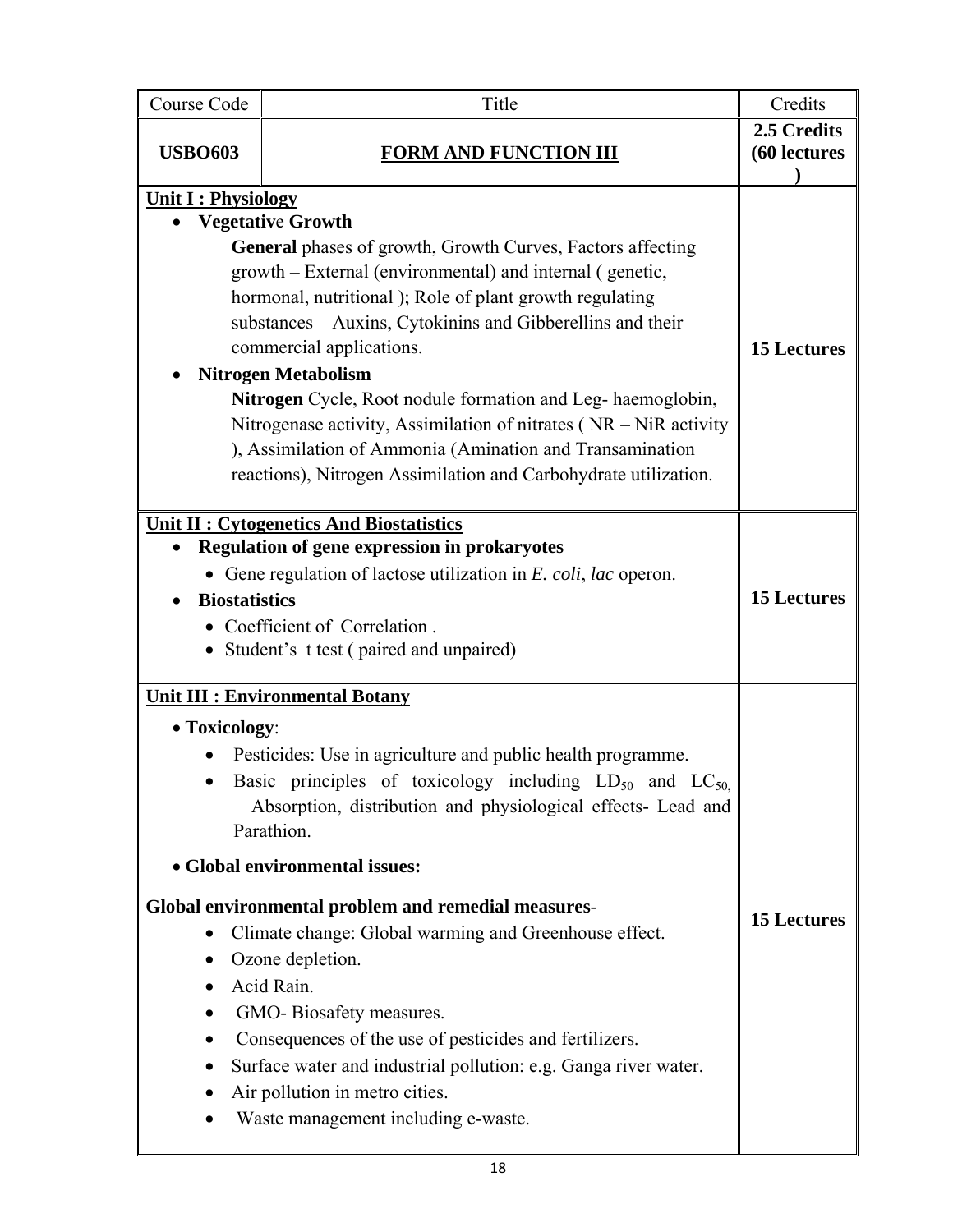## **Unit IV : Forestry and Forest Products**

- **Forest Products**:
	- Major and Minor Forest products,
	- Timber industry,
	- Paper industry,
- Fodder yielding plants

| Course Code                                  | Title                                                                                                                                                                                                                                                                                                                                                                                                                                                                                                                                                                                                                       | Credits                     |
|----------------------------------------------|-----------------------------------------------------------------------------------------------------------------------------------------------------------------------------------------------------------------------------------------------------------------------------------------------------------------------------------------------------------------------------------------------------------------------------------------------------------------------------------------------------------------------------------------------------------------------------------------------------------------------------|-----------------------------|
| <b>USBO604</b>                               | <b>CURRENT TRENDS IN PLANT SCIENCES II</b>                                                                                                                                                                                                                                                                                                                                                                                                                                                                                                                                                                                  | 2.5 Credits<br>(60 lectures |
|                                              | Unit I: Ethnobotany and Aesthetic Botany                                                                                                                                                                                                                                                                                                                                                                                                                                                                                                                                                                                    |                             |
| $\bullet$ Ethnobotany –                      |                                                                                                                                                                                                                                                                                                                                                                                                                                                                                                                                                                                                                             |                             |
|                                              | -Definition, History, Sources of data and methods of study.                                                                                                                                                                                                                                                                                                                                                                                                                                                                                                                                                                 |                             |
|                                              | Aesthetic Botany -                                                                                                                                                                                                                                                                                                                                                                                                                                                                                                                                                                                                          |                             |
|                                              | -Bonsai – Definition, Types, Methods & Tools, Plants.                                                                                                                                                                                                                                                                                                                                                                                                                                                                                                                                                                       | <b>15 Lectures</b>          |
|                                              | -Ikebana: Types of arrangements                                                                                                                                                                                                                                                                                                                                                                                                                                                                                                                                                                                             |                             |
|                                              | -Fresh Flower arrangement in Indian Ceremonies – Rangoli,                                                                                                                                                                                                                                                                                                                                                                                                                                                                                                                                                                   |                             |
|                                              | Garland etc.                                                                                                                                                                                                                                                                                                                                                                                                                                                                                                                                                                                                                |                             |
|                                              | -Dry Flower arrangement.                                                                                                                                                                                                                                                                                                                                                                                                                                                                                                                                                                                                    |                             |
|                                              | <b>Unit II : Post Harvest Technology</b>                                                                                                                                                                                                                                                                                                                                                                                                                                                                                                                                                                                    |                             |
| Canning-                                     | <b>Storage of Plant Produce-Preservation of Fruits and Vegetables</b><br>• Drying (Dehydration)- (Natural conditions $-$ Sun drying;<br>Artificial drying- hot air drying, Vacuum drying, Osmotically<br>dried fruits, Crystallized or Candied fruits, Fruit Leather, Freeze<br>Drying),<br>• Freezing (Cold air blast system, Liquid immersion method, Plate<br>freezers, Cryogenic Freezing, Dehydrofreezing, Freeze drying),<br>Pickling - (in Brine, in vinegar, Indian Pickles)<br>Sugar Concentrates (Jams, Preserves, Jellies, Fruit juices)<br><b>Food Preservatives</b><br>• Use of Anti-oxidants in preservation. | <b>15 Lectures</b>          |
| <b>Unit III : Cosmetology</b><br>Definition, | <b>Introduction to Herbal Cosmetics:</b><br>Collection and processing of herbal material,<br>Natural and artificial drying of herbal material.<br><b>Standardization of raw material -</b><br>• Importance of standardization,                                                                                                                                                                                                                                                                                                                                                                                              | <b>15 Lectures</b>          |

**15 Lectures**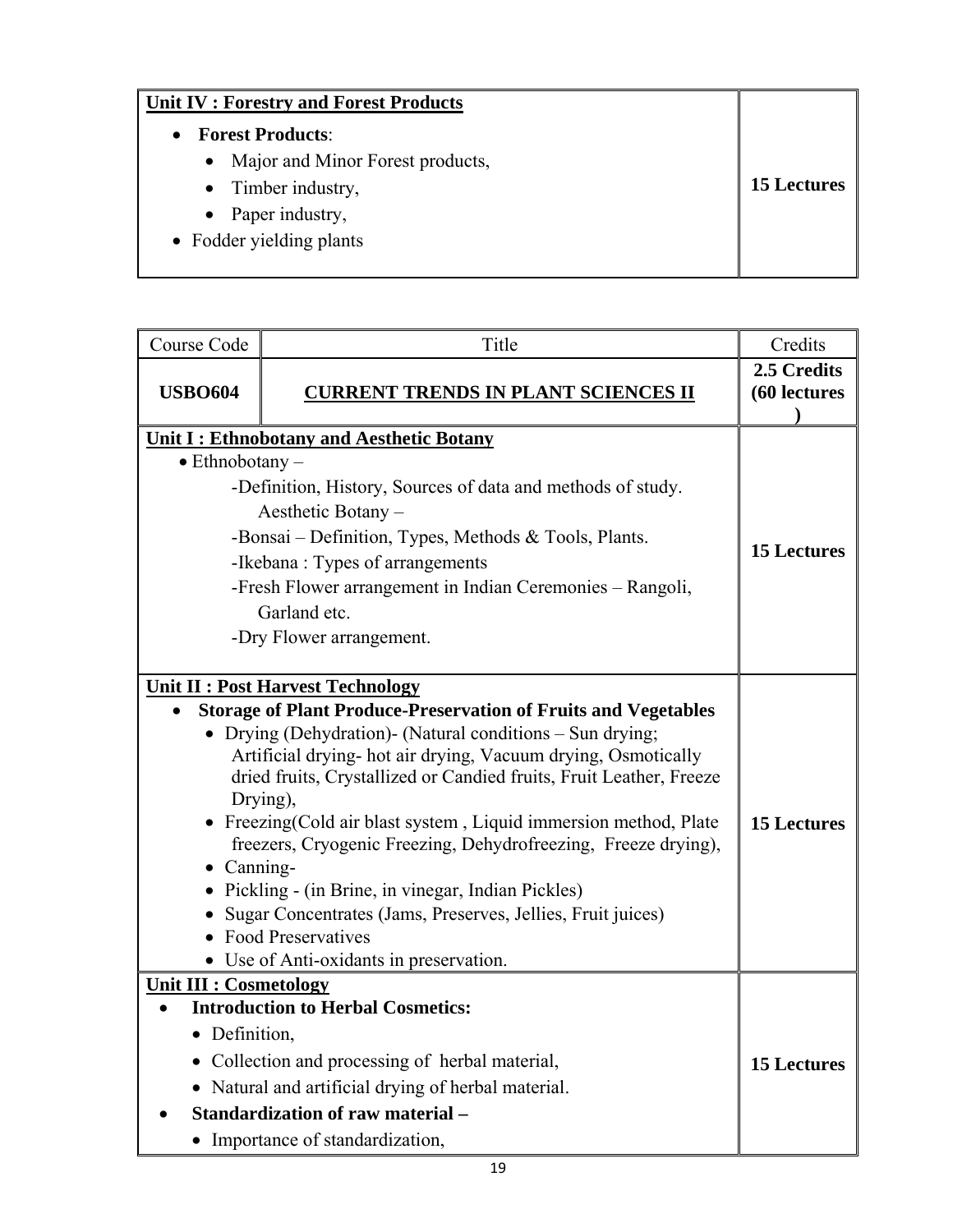| • Physical and chemical methods of standardization,               |                    |
|-------------------------------------------------------------------|--------------------|
| Quantitative and qualitative estimation of phytoconstitutes       |                    |
| Application of herbs in the following herbal cosmetics            |                    |
| • Herbal Shampoo,                                                 |                    |
| Herbal Hair Dye/ Herbal Hair Oil/Hair Cream/Hair Gel,             |                    |
| Herbal Face Mask,                                                 |                    |
| • Herbal Bath Oil.                                                |                    |
| Current status of Herbal Cosmetic Industry in India, Problems and |                    |
| Future prospects of Herbal Cosmetic Industry in India.            |                    |
|                                                                   |                    |
| <b>Unit III : Bioinformatics</b>                                  |                    |
| • Organization of biological data, databases,                     |                    |
| Exploration of data bases, retrieval of desired data, BLAST etc.  |                    |
| Protein structure analysis and application,                       | <b>15 Lectures</b> |
| Multiple sequence analysis and phylogenetic analysis              |                    |
|                                                                   |                    |
|                                                                   |                    |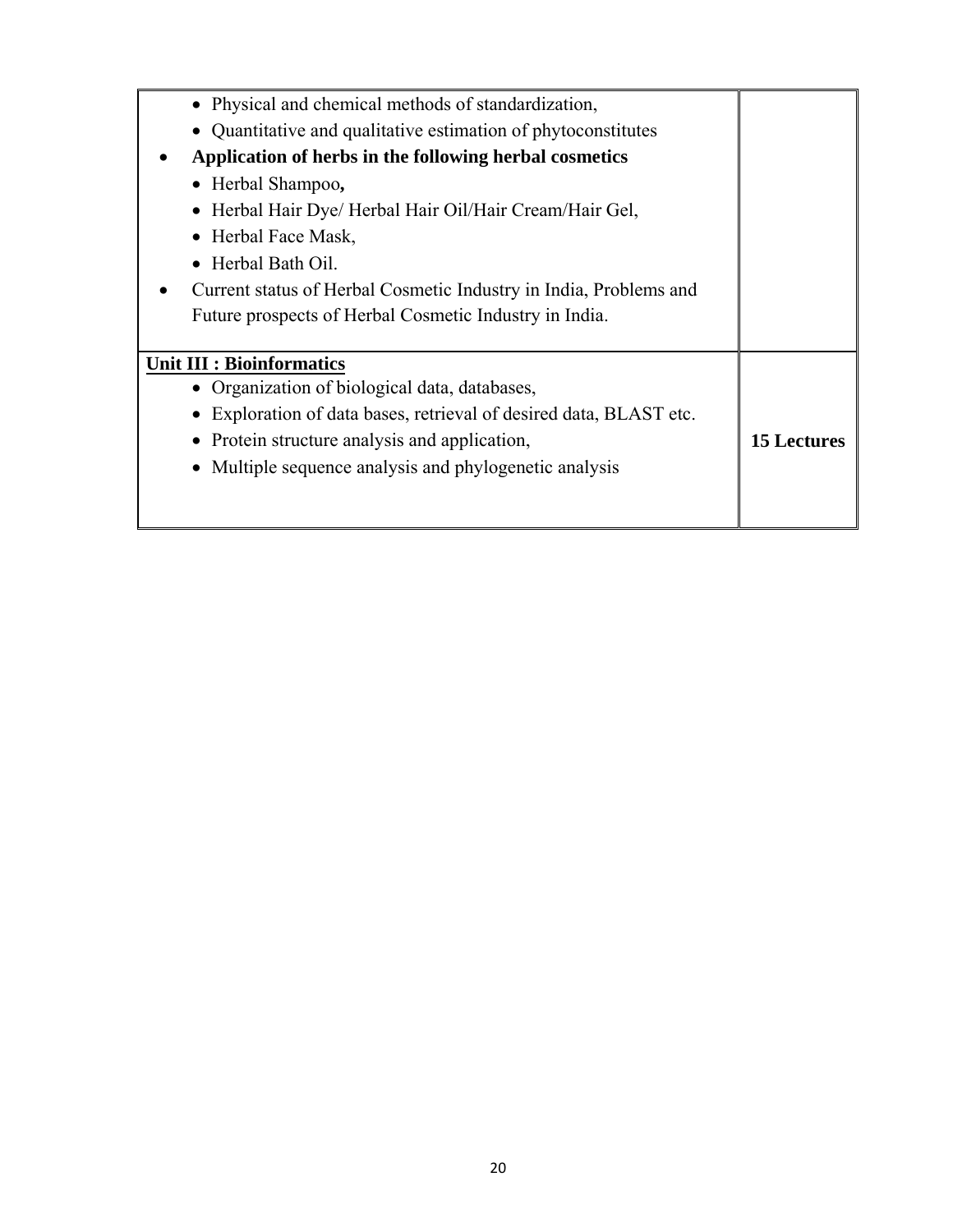#### **SEMESTER VI PRACTICAL**

|                    | <b>Semester VI USBOP6</b>                                                                                                                                                                              | $\mathbf{Cr}$ |
|--------------------|--------------------------------------------------------------------------------------------------------------------------------------------------------------------------------------------------------|---------------|
|                    | <b>PRACTICAL PAPER I - PLANT DIVERSITYIII</b>                                                                                                                                                          | 1.5           |
| <b>Algae</b>       |                                                                                                                                                                                                        |               |
| $1$ to $4$         | Study of stages in the life cycle of the following Algae from fresh / preserved<br>material and permanent slides<br>Cyanophyta - Rivularis<br>$\mathbf{i}$ .<br>ii.<br>Chlorophyta - Oedogonium, Chara |               |
|                    | $\overline{\text{iii}}$ .<br>$Chrysophyta-Diatoms$<br>Phaeophyta - Polysiphonia<br>iv.                                                                                                                 |               |
| 5                  | Utilization of Algae as                                                                                                                                                                                |               |
|                    | Biofuel<br>$\mathbf{i}$ .                                                                                                                                                                              |               |
|                    | Food<br>11.                                                                                                                                                                                            |               |
| <b>Bryophyte</b>   |                                                                                                                                                                                                        |               |
| 6, 7               | Study of stages in the life cycles of the following Bryophytes from fresh /<br>preserved material and permanent slides<br>Marchantia<br>i.                                                             |               |
|                    | $\ddot{\mathbf{i}}$<br>Pelia                                                                                                                                                                           |               |
| Pteridophyta       |                                                                                                                                                                                                        |               |
| $8$ to $ $         | Study of stages in the life cycle of the following Pteridophytes from fresh /                                                                                                                          |               |
| 10                 | preserved material and permanent slides<br>Lycopodium                                                                                                                                                  |               |
|                    | 1.<br>ii.<br><b>Marsilea</b>                                                                                                                                                                           |               |
| 11                 | Study of the soral structure of                                                                                                                                                                        |               |
|                    | Ophioglossum<br>1.                                                                                                                                                                                     |               |
|                    | $\ddot{\mathbf{i}}$<br>Osmunda                                                                                                                                                                         |               |
|                    | Lygodium<br>111.                                                                                                                                                                                       |               |
|                    | Pleopeltis<br>iv.                                                                                                                                                                                      |               |
|                    | Pteris<br>$V_{\cdot}$                                                                                                                                                                                  |               |
|                    | Asplenium<br>V1.                                                                                                                                                                                       |               |
|                    | vii. Nephrolepis                                                                                                                                                                                       |               |
|                    |                                                                                                                                                                                                        |               |
|                    | <b>PRACTICALS PAPER II - PLANT DIVERSITY IV</b>                                                                                                                                                        | 1.5           |
| Paleobotany        |                                                                                                                                                                                                        |               |
| 1                  | Study of the following form genera with the help of permanent slides /                                                                                                                                 |               |
|                    | photomicrographs                                                                                                                                                                                       |               |
|                    | Lepidodendron<br>$\mathbf{1}$ .                                                                                                                                                                        |               |
|                    | ii.<br>Lyginopteris                                                                                                                                                                                    |               |
|                    | Pentoxylon<br>111.                                                                                                                                                                                     |               |
| <b>Angiosperms</b> |                                                                                                                                                                                                        |               |
| $2$ to $4$         | Study of one plant from each of the following Angiosperm families                                                                                                                                      |               |
|                    | Rutaceae<br>$\mathbf{i}$ .                                                                                                                                                                             |               |
|                    | Asclepiadaceae<br>11.                                                                                                                                                                                  |               |
|                    | Scrophulariaceae<br>iii.                                                                                                                                                                               |               |
|                    | Labiatae<br>iv.                                                                                                                                                                                        |               |
|                    | Amaranthaceae<br>V.                                                                                                                                                                                    |               |
|                    | Polygonaceae<br>V1.                                                                                                                                                                                    |               |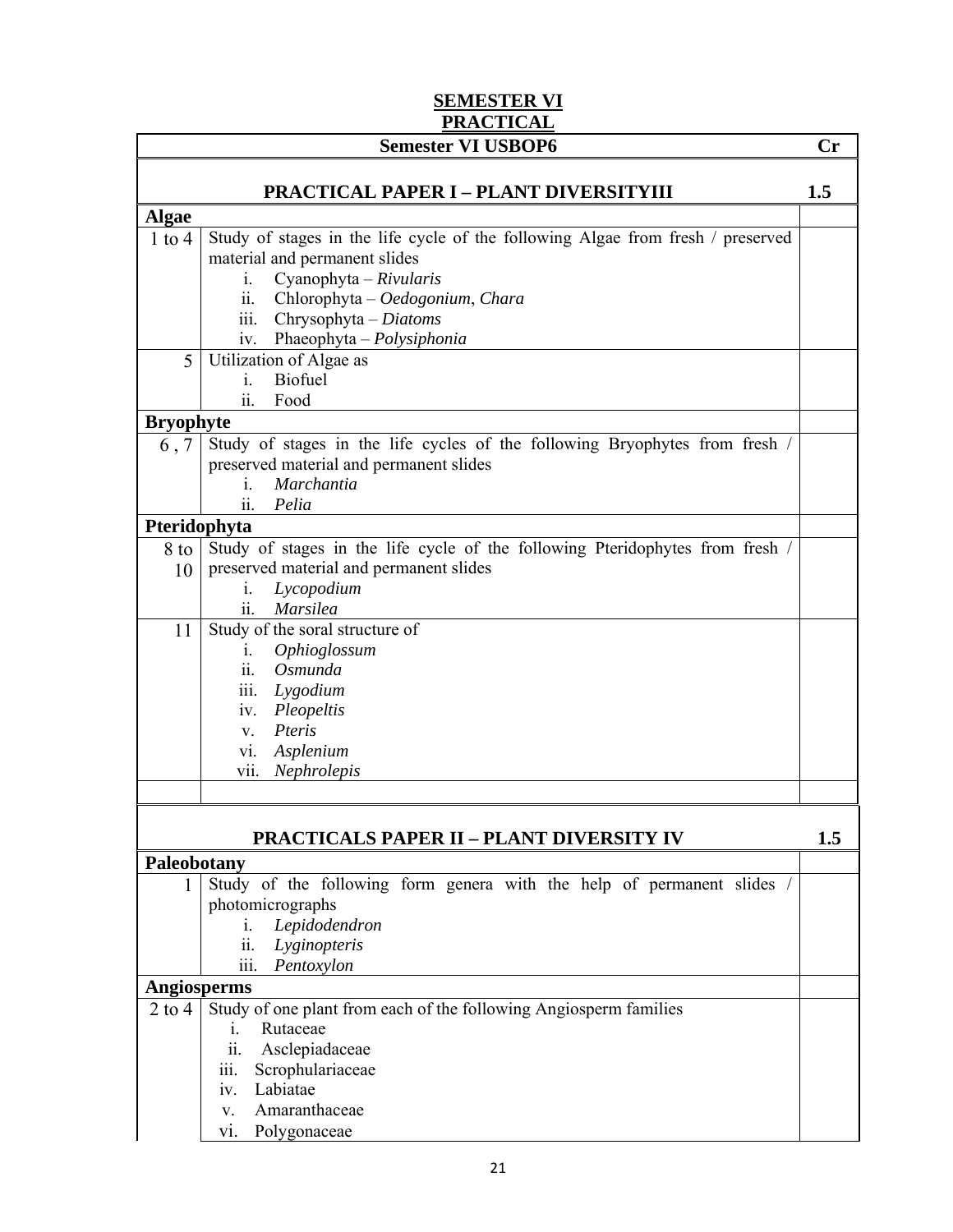|                      | vii.<br>Graminae                                                                                   |     |
|----------------------|----------------------------------------------------------------------------------------------------|-----|
| 5                    | Morphological peculiarities and economic importance of the members of the                          |     |
|                      | above mentioned Angiosperm families                                                                |     |
| 6                    | Identify the genus and species with the help of flora                                              |     |
| Palynology           |                                                                                                    |     |
| 7                    | Study of pollen morphology (NPC Analysis) of the following by Chitley's Method                     |     |
|                      | Hibiscus<br>$\mathbf{1}$ .                                                                         |     |
|                      | Datura<br>11.                                                                                      |     |
|                      | $\overline{\text{iii}}$ .<br>Labiatae                                                              |     |
|                      | Crinum<br>$\overline{1}V$ .                                                                        |     |
|                      | Pancratium<br>$V_{\rm{L}}$<br>Canna                                                                |     |
| 8                    | V1.<br>Determination of pollen viability                                                           |     |
| 9                    | Pollen analysis from honey sample - unifloral and multifloral honey                                |     |
|                      | <b>Ecological Plant Anatomy</b>                                                                    |     |
| 10 to                | Study of Ecological Anatomy of                                                                     |     |
| 14                   | Hydrophytes<br>$\dot{1}$ .                                                                         |     |
|                      | Epiphytes<br>11.                                                                                   |     |
|                      | iii.<br>Sciophytes                                                                                 |     |
|                      | Xerophytes<br>iv.                                                                                  |     |
|                      | Halophytes<br>V.                                                                                   |     |
|                      | Mesophytes<br>V1.                                                                                  |     |
|                      |                                                                                                    |     |
|                      |                                                                                                    |     |
|                      |                                                                                                    |     |
|                      | <b>PRACTICALS - Paper III -FORM AND FUNCTION III</b>                                               | 1.5 |
|                      |                                                                                                    |     |
| 1                    | <b>Plant Physiology and Biochemistry</b><br>Determination of alpha-amino nitrogen                  |     |
| $\overline{2}$       | Estimation of proteins by Lowry's method                                                           |     |
| 3                    | Determination of NR activity in leaf discs                                                         |     |
| 4                    |                                                                                                    |     |
| <b>Biostatistics</b> | Quantitative analysis of amylase in GA treated and non-treated seeds                               |     |
|                      | 5   Calculation of coefficient of correlation                                                      |     |
|                      |                                                                                                    |     |
| 6, 7                 | Student's t test (paired and unpaired)                                                             |     |
| 8 to                 | <b>Environmental Botany and Forestry</b><br>Estimation of the following in the given water sample: |     |
| 10                   | Sulphate<br>$\mathbf{i}$ .                                                                         |     |
|                      | Phosphate<br>$\overline{11}$ .                                                                     |     |
|                      | Copper, Lead<br>111.                                                                               |     |
| 11                   | Calculation of $LD_{50}$ of Phenol / $CuSO_4$ or any heavy metal                                   |     |
| 12                   | <b>Forest Products</b>                                                                             |     |
|                      | Timber<br>$\mathbf{1}$ .                                                                           |     |
|                      | ii.<br>Paper                                                                                       |     |
|                      | iii.<br>Fibre                                                                                      |     |
|                      | Fodder yielding plants<br>iv.                                                                      |     |
|                      |                                                                                                    |     |

# **PRACTICALS - PAPER IV – CURRENT TRENTS IN PLANT SCIENCES IV 1.5 Plant Products**<br>1 to 3 | Identific

Identification of plant products based on exomorphic and endomorphic features, and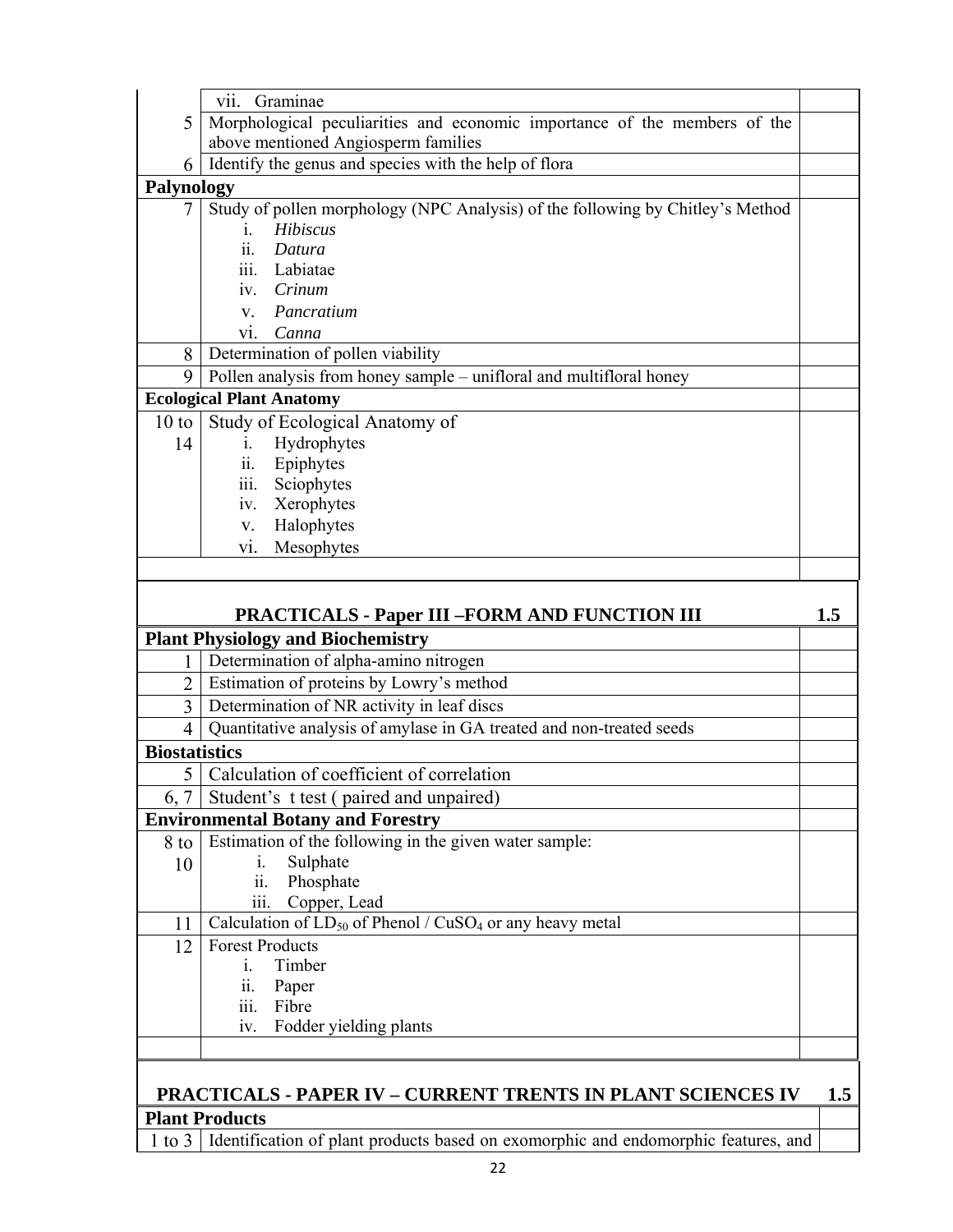|              | chemical tests for the active constituents                                        |  |  |
|--------------|-----------------------------------------------------------------------------------|--|--|
|              | Alkaloids - Vinca, Datura, Adathoda<br>$\mathbf{1}$ .                             |  |  |
|              | Glycosides - Aloe, Senna<br>$\overline{11}$ .                                     |  |  |
|              | Tannins - Terminalia belerica / T. chebula<br>111.                                |  |  |
|              | Identification of dye-yielding plant products based on exomorphic and endomorphic |  |  |
|              | features and study of the absorption spectrum of the dye                          |  |  |
|              | Curcuma longa<br>$\mathbf{i}$ .                                                   |  |  |
|              | ii.<br>Bixa orellana                                                              |  |  |
|              | $\overline{\text{iii}}$ .<br>Henna                                                |  |  |
| Horticulture |                                                                                   |  |  |
|              | 4, 6 Preparation of                                                               |  |  |
|              | Squash<br>1.                                                                      |  |  |
|              | ii.<br>Jam                                                                        |  |  |
|              | Jelly<br>111.                                                                     |  |  |
|              | Pickle<br>iv.                                                                     |  |  |
| $7$ to       | <b>Aesthetic Botany</b>                                                           |  |  |
| 11           | i. Bonsai (Demonstration)                                                         |  |  |
|              | ii. Types of floral arrangements                                                  |  |  |
|              | Flower rangoli<br>$\bullet$                                                       |  |  |
|              | Ikebana                                                                           |  |  |
|              | Bouquet                                                                           |  |  |
|              | Garland                                                                           |  |  |
|              | Dry flower arrangement                                                            |  |  |
| Cosmetology  |                                                                                   |  |  |
| 12           | Preparation of the following herbal products                                      |  |  |
|              | Face mask<br>$\mathbf{1}$                                                         |  |  |
|              | Bath oil<br>ii.                                                                   |  |  |
|              | iii.<br>Hair wash powder                                                          |  |  |
|              | <b>Bioinformatics</b>                                                             |  |  |
| 13,14        | BLAST: nBLAST, pBLAST<br>$\bullet$                                                |  |  |
|              | Multiple Sequence Alignment                                                       |  |  |
|              | Phylogenetic Analysis                                                             |  |  |
|              | RASMOL / spdbv                                                                    |  |  |
|              | 密密密密密                                                                             |  |  |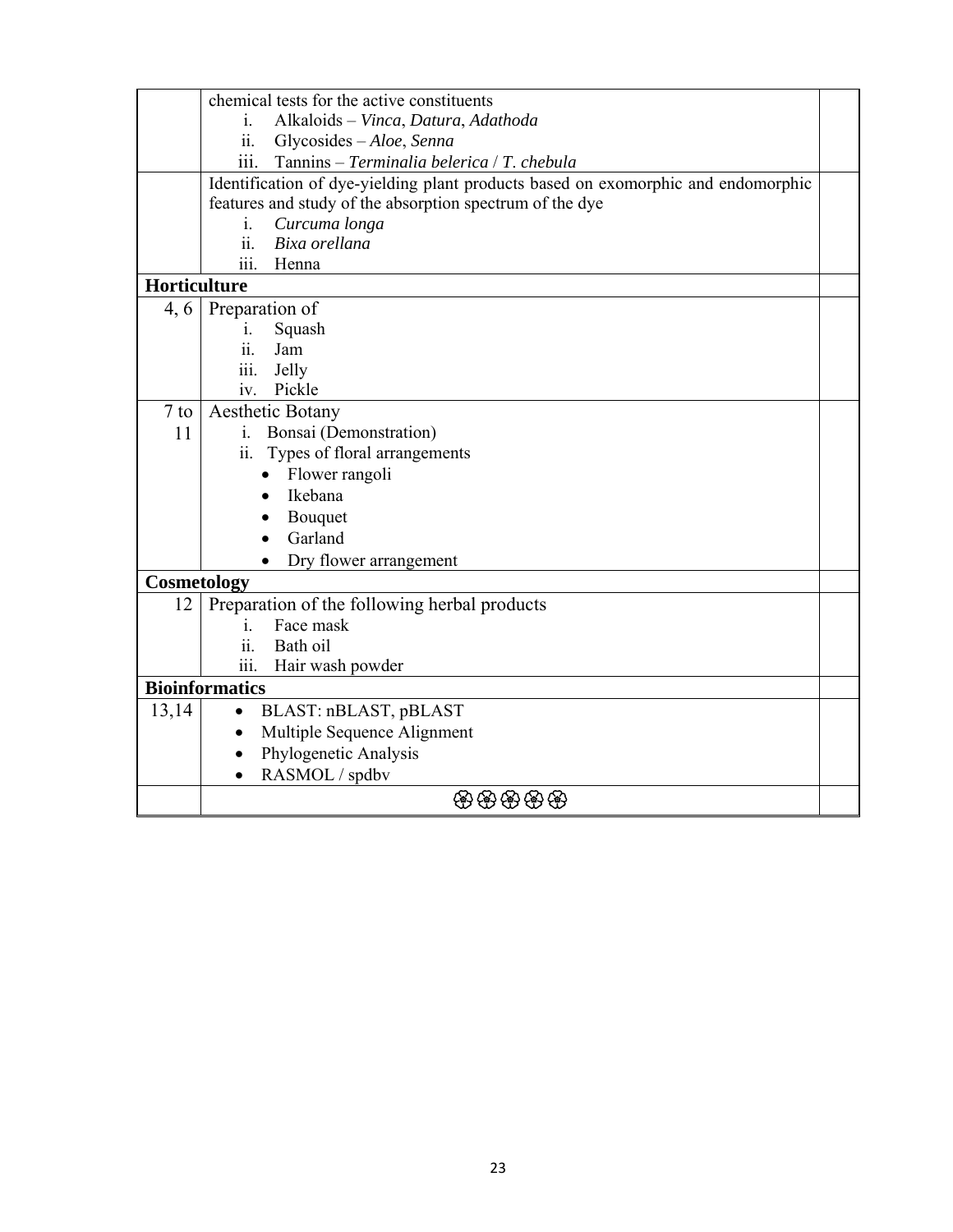#### **Scheme of Examinations:**

#### **Theory Course:**

| <b>Recommendations for Internal Assessment for</b>                                                                               | 40 marks |
|----------------------------------------------------------------------------------------------------------------------------------|----------|
| One periodical test on class instructions                                                                                        | 20 marks |
| One assignments                                                                                                                  | 10 marks |
| Active Participation (attentiveness/ability to answer questions)                                                                 | 05 marks |
| Leadership qualities in organizing or participation in academic or Co-<br>curricular activities /mannerism and articulation etc. | 05 marks |
| <b>External Assessment</b>                                                                                                       | 60 Marks |

**Practical Course:** 50 marks external.

#### **Note:**

- 1. A minimum of four field excursions(with at least one beyond the limits of Mumbai) for habitat studies are compulsory. Field work of not less than eight hours duration is equivalent to one period per week for a batch of fifteen students.
- 2. A candidate will be allowed to appear for the practical examinations only if he/she submits a certified journal of TYBSC Botany and the Field Report or a certificate from the Head of the Department/Institute to the effect that the candidate has completed the practical course of T Y B Sc Botany as per the minimum requirements. In case of loss of journal a candidate must produce a certificate from the Head of the Department/ Institute that the practicals for the academic year were completed by the student. However such a candidate will be allowed to appear for the practical examination but the marks allotted for the journal will not be granted.